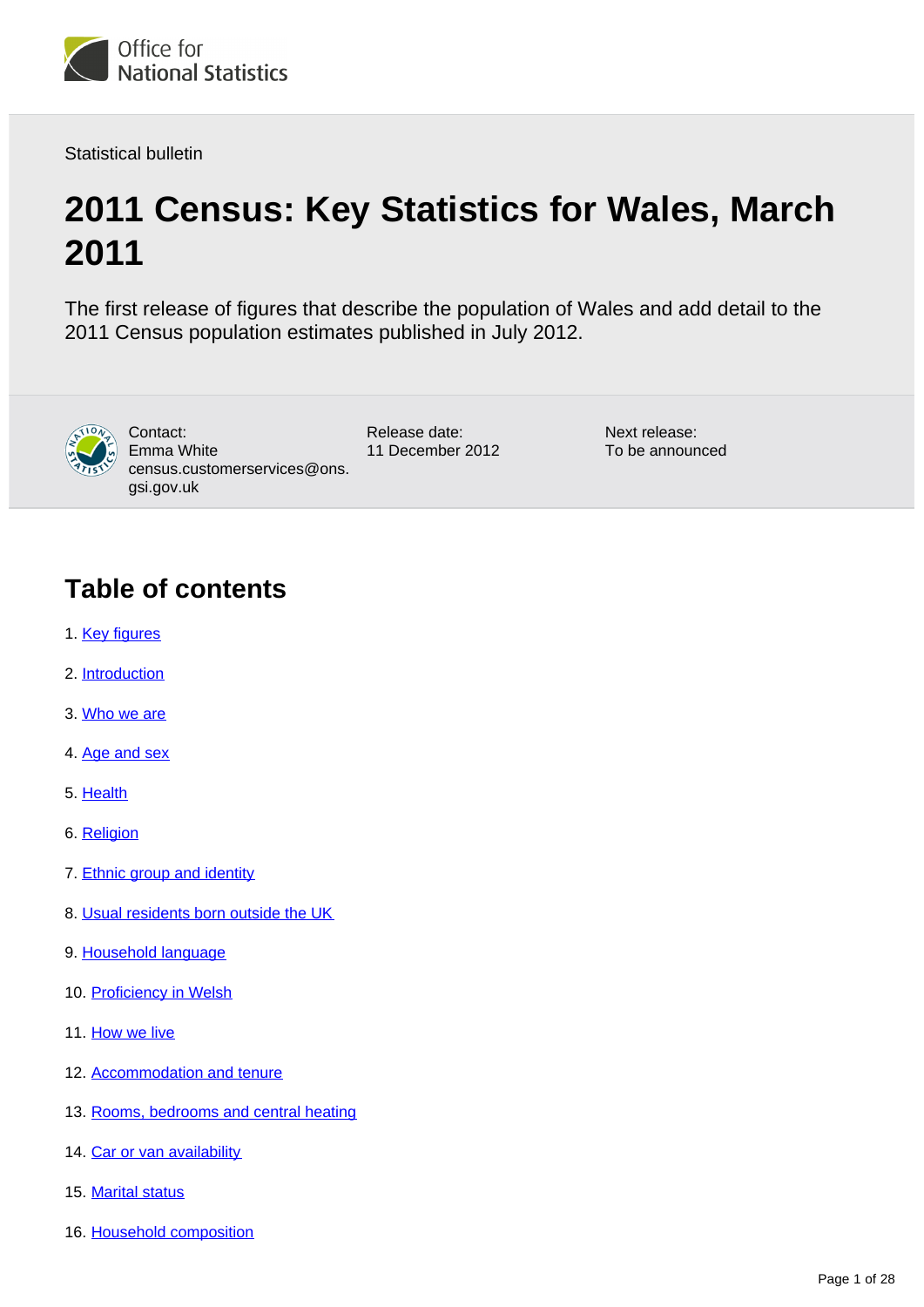- 17. [Residents in communal establishments](#page-18-0)
- 18. [What we do](#page-19-0)
- 19. [Provision of unpaid care](#page-19-1)
- 20. [Economic activity](#page-20-0)
- 21. **[Qualifications](#page-23-0)**
- 22. [Industry and occupation](#page-24-0)
- 23. [Background notes](#page-26-0)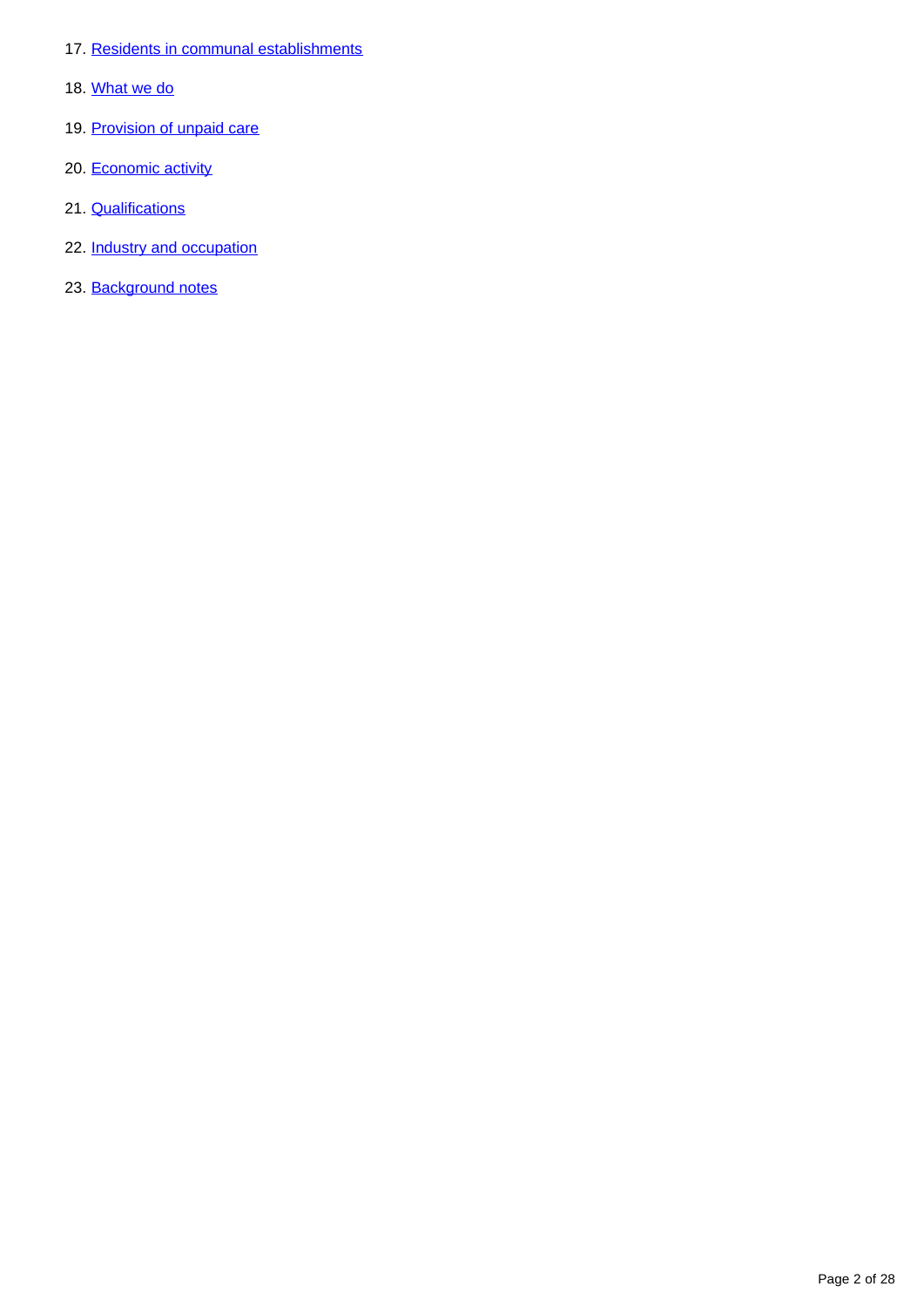# <span id="page-2-0"></span>**1. Key figures**

- The usually resident population of Wales was 3.1 million in 2011, a five per cent increase since 2001. Nearly one in five (18 per cent, 563,000) of residents were aged 65 or over.
- As was the case in 2001, in 2011 Wales had a higher percentage of residents with a long term health problem or disability, just under a quarter (23 per cent, 696,000), higher than any England region.
- Fifty eight per cent (1.8 million) of residents of Wales stated Christian as their religion in 2011, a 14 percentage point drop since 2001, a larger decrease than any of the England regions. Almost one third (32 per cent, 983,000) of the population in Wales stated they had no religion in 2011, more than any of the England regions.
- Nearly two thirds (66 per cent, 2.0 million) of the residents of Wales expressed their national identity as Welsh in 2011. Of these 218,000 also reported that they considered themselves to be British.
- The usually resident population of Wales was 96 per cent (2.9 million) White in 2011, a higher percentage than any of the England regions.
- Five per cent (168,000) of people in Wales were born outside the UK in 2011, an increase of two percentage points on 2001 (three per cent, 92,000).
- Thirty per cent (169,000) of usual residents of Wales aged three and over who could speak Welsh (562,000) in 2011 were aged between three and 15 years old. The group of people aged three and over who could speak, read and write Welsh decreased one percentage point from 16 per cent (458,000) in 2001 to 15 per cent (431,000) in 2011.
- In 2011, more households in Wales (67 per cent, 879,000) owned their accommodation than in England (63 per cent, 14.0 million).
- The number of cars and vans available to households in Wales increased from 1.3 to 1.6 million between 2001 and 2011. In 2001 there were on average 11 cars per 10 households whereas in 2011 there were 12 cars per 10 households.
- Nearly all households in Wales reported that they had central heating in 2011 (98 per cent, 1.3 million). This is an increase of six percentage points on 2001 (92 per cent, 1.1 million).
- More people (12 per cent, 370,000) in Wales were caregivers than in any England region in 2011. Wales had higher percentages of people providing care for 20 to 49 hours, and 50 or more hours in 2011, than any England region; two per cent (54,000) and three per cent (104,000) respectively.
- One in four of the usually resident population in Wales aged 16 and over (26 per cent, 651,000) reported having no recognised qualifications in 2011. The second largest qualifications category in Wales in 2011 was Level 4 or above eg Bachelor's degree or above (24 per cent, 614,000).

# <span id="page-2-1"></span>**2. Introduction**

This bulletin describes the population of Wales based on information collected in the 2011 Census. It captures the defining characteristics of the population, who we are, how we live and what we do. This bulletin is grouped into these three sections.

The census is unique because it is the only information source that measures these characteristics together across the whole population. The outputs are published at national, regional and local authority level and this bulletin provides commentary at national and regional level. It is published alongside a bulletin for England and Wales.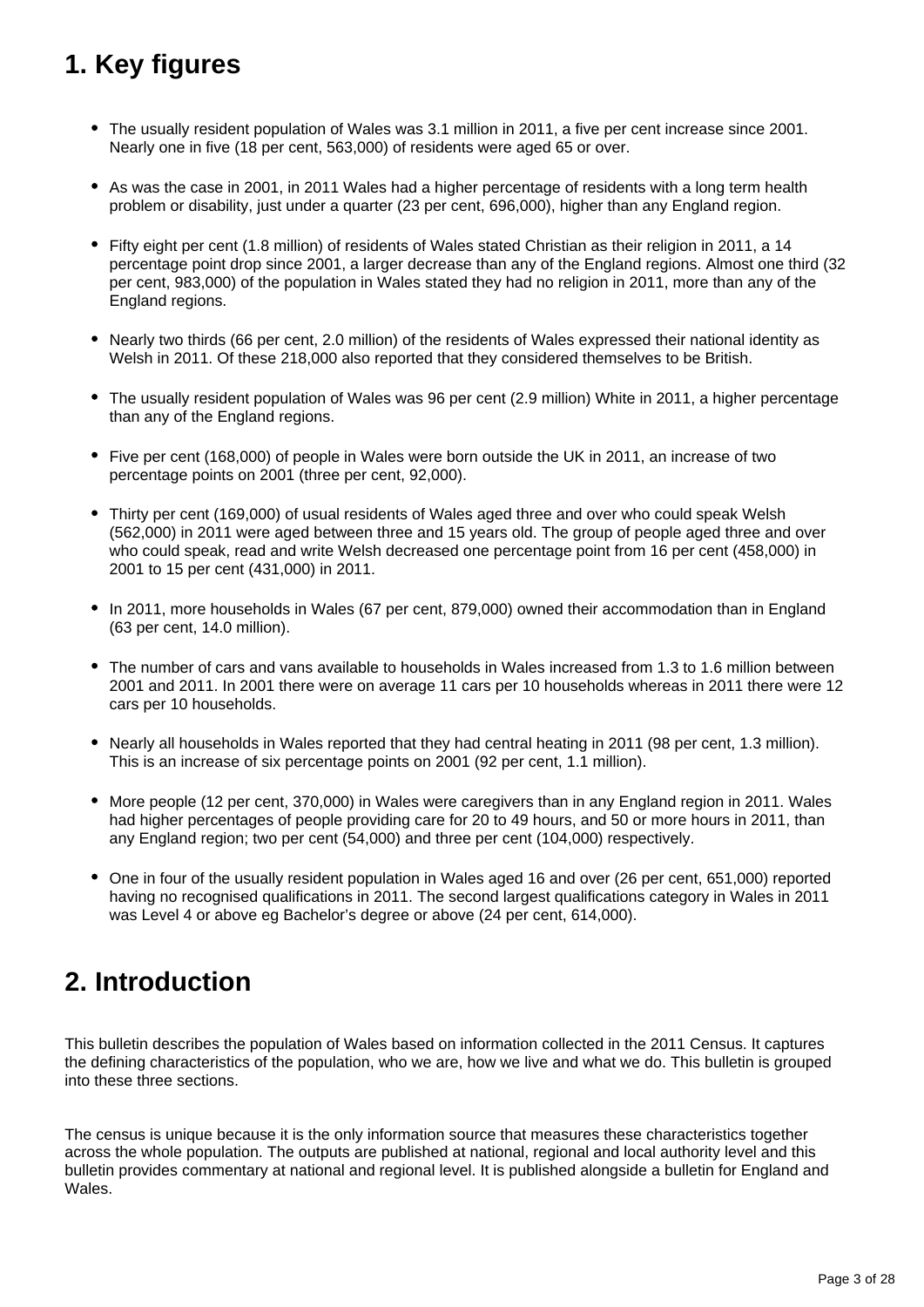During 2013 ONS will provide this information at geographical levels smaller than the local authority, and then in cross tabulations between characteristics, such as by age or ethnicity. This will provide an even richer and more valuable data source for the many users of the census.

### **About the census**

The census has collected information about the population every 10 years since 1801 (except in 1941). The latest census in England and Wales took place on 27 March 2011.

Census estimates describe the characteristics of areas down to small geographies, and are used to understand similarities and differences in the population's characteristics locally, regionally and nationally. This information is used for planning and delivering services, for example information about ethnicity is used for equality monitoring, and vehicle ownership is used for transportation and road planning. The census is the only comprehensive source of small area data about the provision of unpaid care and it is used to support policy makers in decision making. Previous releases of census estimates have provided more information about their uses: [release on 16 July 2012.](http://www.ons.gov.uk/ons/rel/census/2011-census/population-and-household-estimates-for-england-and-wales/index.html)

Further information about the census estimates, including details about the methodology used and information about how population subgroups are defined and estimated, is available via the [2011 Census home page](http://www.ons.gov.uk/ons/guide-method/census/2011/index.html).

Personal census information is not shared with any other government department or national, regional or local bodies. The information collected is kept confidential by ONS, and is protected by law. Individual census records are not released for 100 years.

### **About this release**

Estimates from the 2011 Census for England and Wales are being released in stages as soon as ONS can make them available. More information on the planned releases can be found in the [2011 Census prospectus](http://www.ons.gov.uk/ons/guide-method/census/2011/census-data/2011-census-prospectus/index.html). This bulletin presents key findings from all Key Statistics tables and nine Quick Statistics tables in Wales. UK statistics will be compiled and published after the relevant data becomes available for all four countries: England, Wales, Scotland and Northern Ireland.

This bulletin is about the usually resident population and households or household spaces in Wales. It does not refer to visitors or short-term residents. A usual resident is anyone who, on census day, was in the UK and had stayed or intended to stay in the UK for a period of 12 months or more, or had a permanent UK address and was outside the UK and intended to be outside the UK for less than 12 months.

Some estimates from the 2011 Census have already been published. For example the [release on 16 July 2012](http://www.ons.gov.uk/ons/rel/census/2011-census/population-and-household-estimates-for-england-and-wales/index.html) provided estimates of the usually resident population by age and sex, population by residence type, household estimates and estimates of numbers of short-term residents. Information on the number of residents with a [second address](http://www.ons.gov.uk/ons/rel/census/2011-census/second-address-estimates-for-local-authorities-in-england-and-wales/index.html) has also been released.

In making comparisons to 2001, the population estimates (by age and sex) have been compared with the midyear estimates for 2001. For other characteristics, comparisons are made with 2001 Census estimates. Both sources provide a rounded estimate of 2.9 million usual residents in Wales. Footnotes are provided with tables to identify the data sources used.

More detailed analyses of the census estimates are available for some topics via ONS "short stories". Four of these are published in parallel with this bulletin on the ONS website. Three present analyses of international migration, ethnicity and religion. The fourth is a report on how the labour market statistics differ from those estimated from the [Labour Force Survey](http://www.ons.gov.uk/ons/guide-method/surveys/list-of-surveys/survey.html?survey=%27Labour%20Force%20Survey%27) at the national, regional and local and unitary authority level.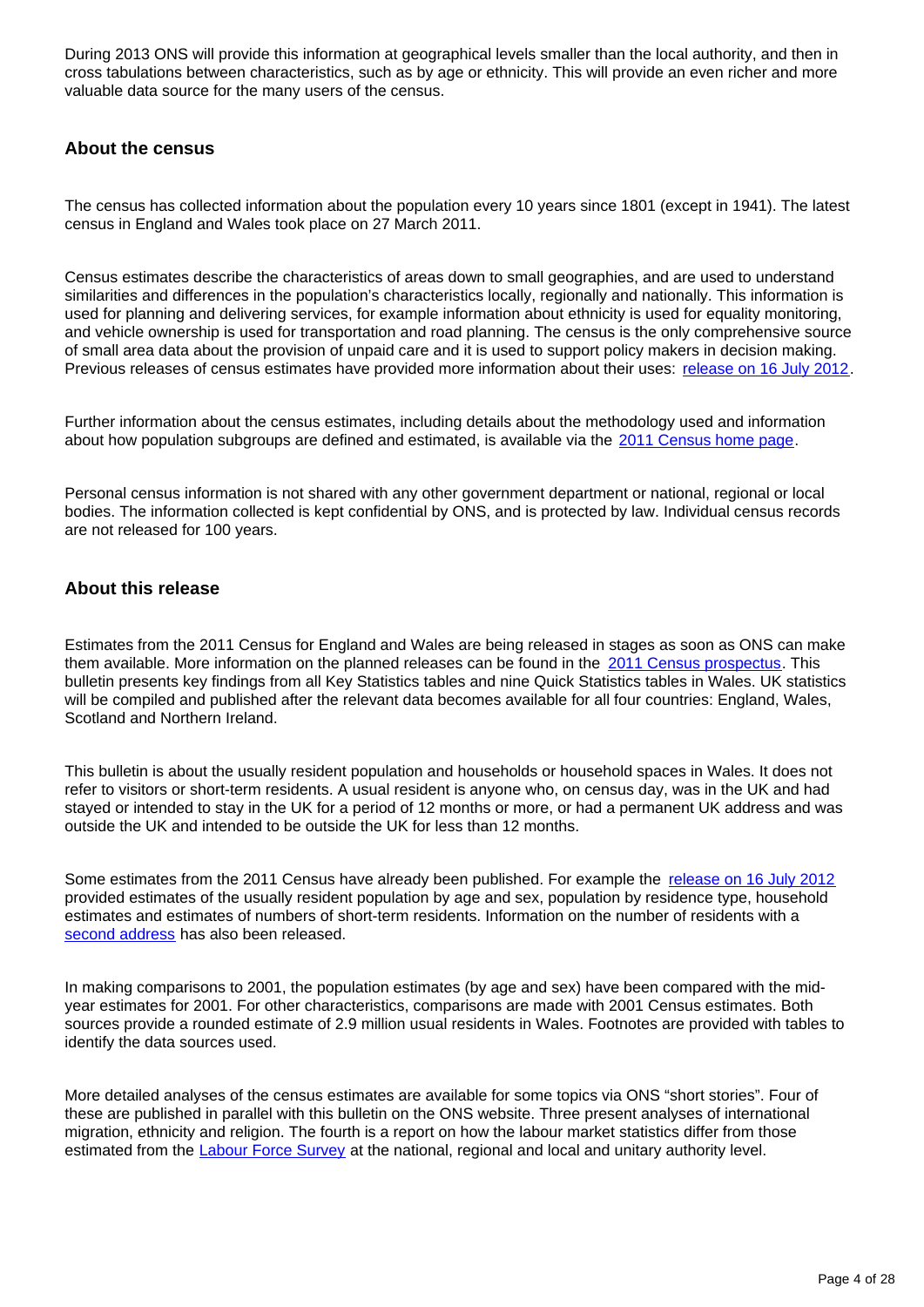Key and Quick Statistics tables for lower levels of the output area (OA) statistical geography hierarchy and for the ward geography hierarchy will be published on 30 January 2013. Further short stories will be published alongside this release and subsequently, covering families, general health and disability, unpaid care, language, occupation and industry, qualifications and economic activity.

# <span id="page-4-0"></span>**3. Who we are**

The information in this section is about the personal characteristics of the usually resident population as estimated by the 2011 Census for Wales. It covers our age and sex, our general health, whether we have an illness or disability that limits our day to day activities, our religious beliefs, our ethnicity, our national identity, whether or not we were born in the UK and, if not, when we arrived, what passports we hold and our language skills.

- The usually resident population of Wales was 3.1 million in 2011, a five per cent increase since 2001. Nearly one in five (18 per cent, 563,000) of residents were aged 65 or over.
- Just under 23 per cent of residents (696,000) had a long term health problem or disability, higher than any England region.
- Fifty eight per cent (1.8 million) of residents of Wales stated Christian as their religion, a 14 percentage point drop since 2001, a larger decrease than any of the England regions.
- Nearly two thirds (66 per cent, 2.0 million) of the residents of Wales expressed their national identity as Welsh. Of these 218,000 also recorded that they considered themselves to be British.
- Of the usual residents of Wales aged three and over who could speak Welsh (562,000), 30 per cent (169,000) were aged between three and 15 years old.
- The percentage of residents of Wales aged three and over who could speak, read and write Welsh decreased one percentage point from 16 per cent (458,000) in 2001 to 15 per cent (431,000) in 2011.

# <span id="page-4-1"></span>**4. Age and sex**

On 16 July 2012, the 2011 Census population and household estimates for Wales were published.

These showed that on 27 March 2011, the population in Wales was 3.1 million usual residents; 1.5 million men and 1.6 million women. The population grew by five per cent (153,000) since 2001, and migration accounted for 92 per cent (141,000) of the population increase in Wales in the 10 year period, both from within the UK and from abroad.

Nearly one in five (18 per cent, 563,000), of the population was aged 65 and over, an increase of one percentage point (56,700) since 2001. As in 2001, six per cent (178,000) of the usually resident population in Wales were children under five, an increase of 11,300.

There were 1.3 million households in Wales, with an average of 2.3 residents per household. All areas of Wales saw population growth between 2001 and 2011, except Blaenau Gwent.

Information published so far from [2011 Census](http://www.ons.gov.uk/ons/rel/census/2011-census/population-and-household-estimates-for-wales/index.html) is available.

# <span id="page-4-2"></span>**5. Health**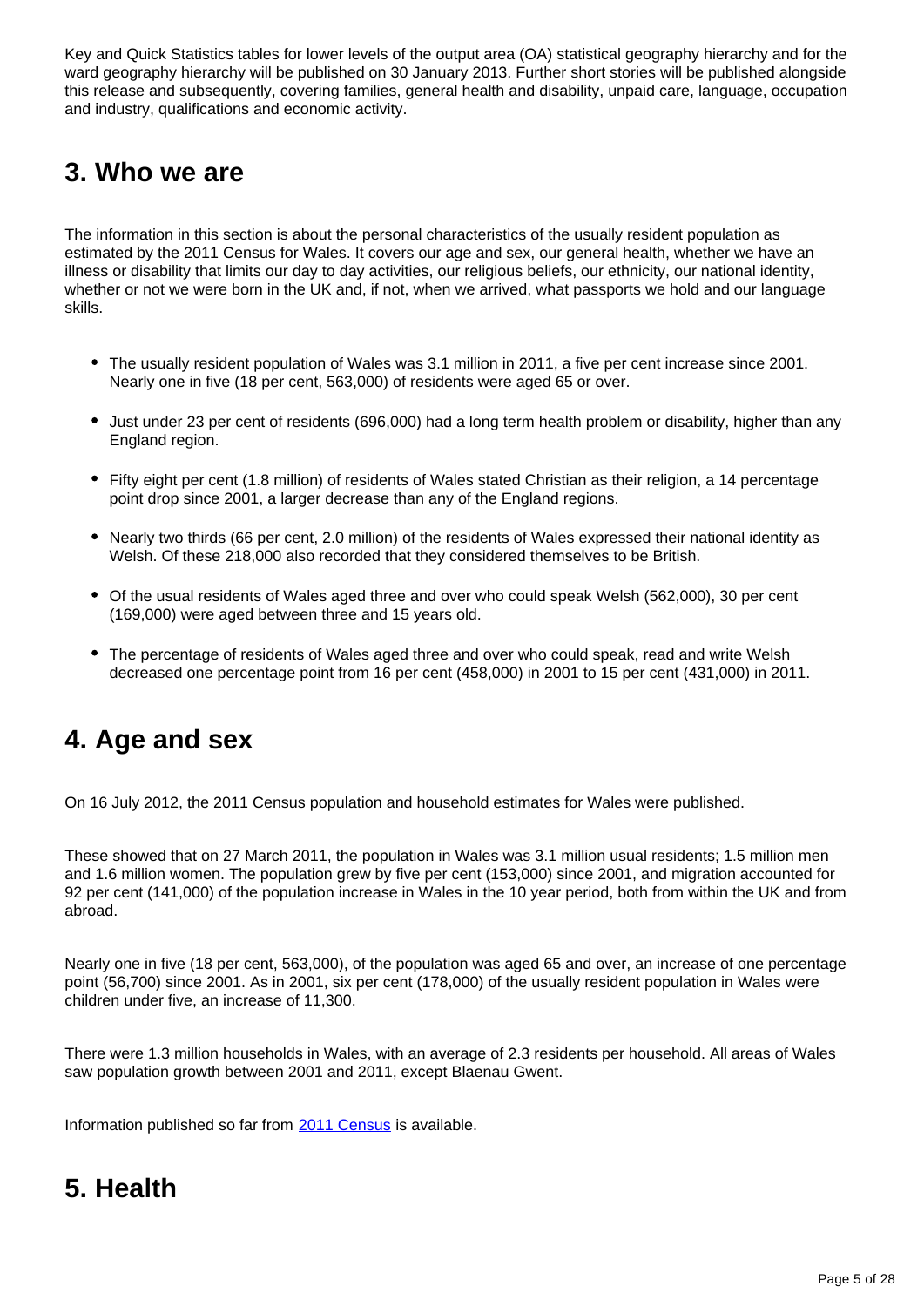### **General health**

Usual residents were asked to assess their general state of health on a five point scale: very good, good, fair, bad or very bad. The majority, 78 per cent (2.4 million), of usual residents in Wales described themselves as being in good or very good health. Fifteen per cent (448,000) described their health as fair, and the remaining eight per cent (234,000) described their health as bad or very bad; this is a higher percentage of usual residents describing their health as bad or very bad than in any England region.

This was not a new question in 2011 but its structure has changed. In 2001 it was based on a three point scale: good, fairly good or not good. The findings are therefore not directly comparable. For example, some people recording their health as 'fair' in 2011 might have said 'fairly good' using a 2001 scale but some might have said 'not good'. An analysis of estimates relating to health and care will be published on 30 January 2013. This story will compare general health data with 2001 by [applying weights to the response categories \(275.3 Kb Pdf\).](http://www.ons.gov.uk/ons/rel/hsq/health-statistics-quarterly/no--41--spring-2009/an-investigation-into-the-impact-of-question-change-on-estimates-of-general-health-status-and-healthy-life-expectancy.pdf)

Information on health is provided in table [KS301EW \(106 Kb Excel sheet\)](http://www.ons.gov.uk/ons/rel/census/2011-census/key-statistics-for-unitary-authorities-in-wales/rft-table-ks301ew.xls).

## **Long-term activity-limiting illness**

In 2011, those reporting a long-term health problem or disability (including those related to age) that limited their day-to-day activities and that had lasted, or was expected to last, at least 12 months, were asked to assess whether their daily activities were limited a lot or a little by such a health problem, or whether their daily activities were not limited at all. The estimates for 2011 are in Table 1.

In 2001 the long term activity limiting illness response categories were yes and no. To compare 2001 and 2011, the 2011 results for 'Yes, limited a lot' and 'Yes, limited a little' must be aggregated into a single 'Yes' response.

### **Table 1: Level of activity limited by long-term health problem or disability by age bands**

Wales, 2001 and 2011, all usual residents

|      |                          |                      |          |             | Thousands, per cent |
|------|--------------------------|----------------------|----------|-------------|---------------------|
| Year | Age                      | Limited <sup>1</sup> |          | Not limited |                     |
|      |                          | Number               | Per cent | Number      | Per cent            |
| 2001 | Working age <sup>2</sup> | 319                  | 18       | 1,415       | 82                  |
|      | All ages                 | 676                  | 23       | 2,227       | 77                  |
| 2011 | 16 to 64                 | 329                  | 17       | 1,615       | 83                  |
|      | All ages                 | 696                  | 23       | 2,368       | 77                  |

Source: Office for National Statistics

### **Notes:**

1. 2011 Census estimates for 'limited a little' and 'limited a lot' have been aggregated to allow comparison with 2001 Census estimates.

2. Working age is defined as 16 to 64 inclusive for males and 16 to 59 inclusive for females.

Information on long term activity limiting health problems is provided in table [KS301EW \(106 Kb Excel sheet\)](http://www.ons.gov.uk/ons/rel/census/2011-census/key-statistics-for-unitary-authorities-in-wales/rft-table-ks301ew.xls).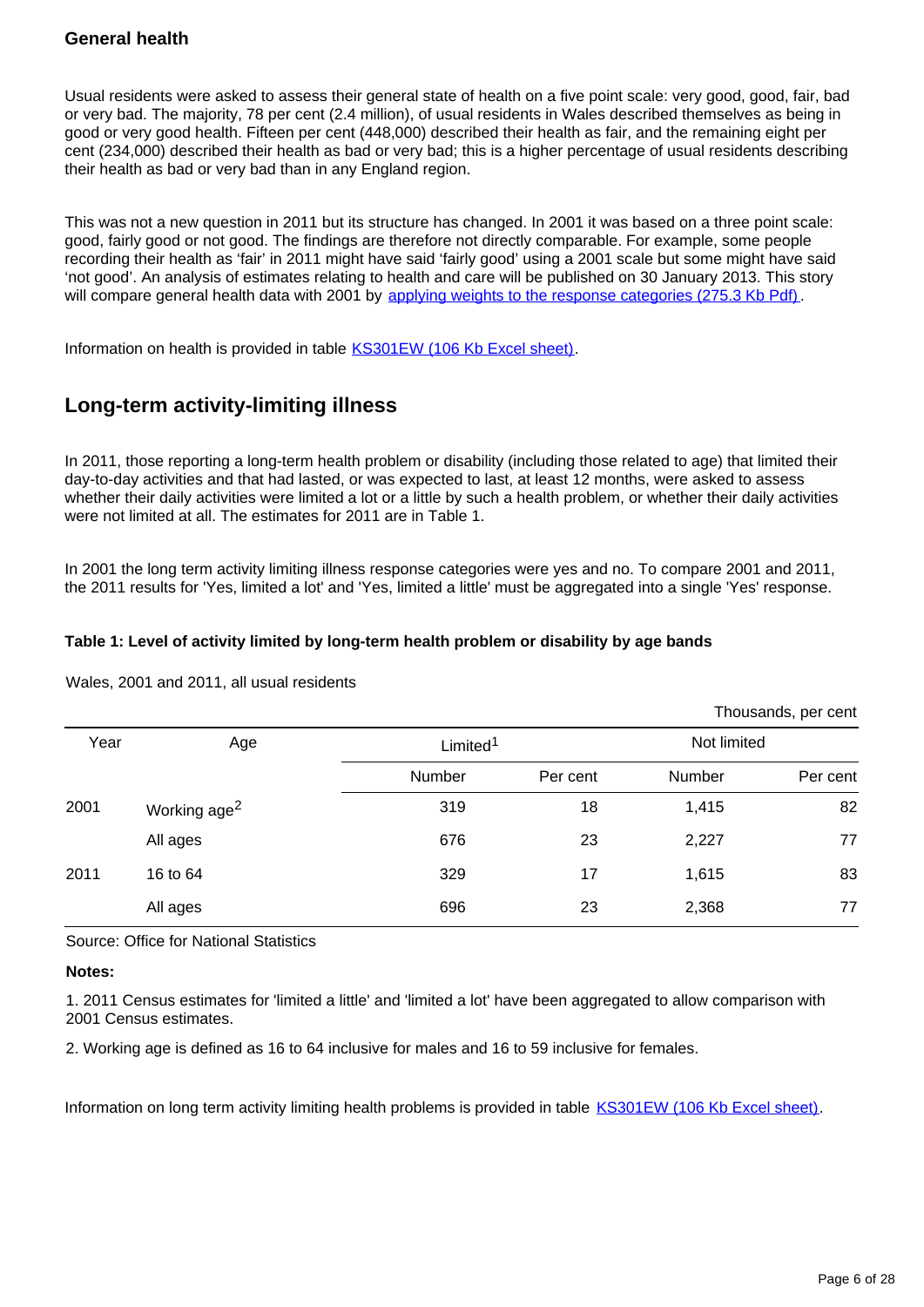# <span id="page-6-0"></span>**6. Religion**

The question on religious affiliation in the census was introduced in 2001 and was voluntary. The order of the main religion groups by size did not change between 2001 and 2011. Table 2 shows that those affiliated with the Christian religion remained the largest group; 58 per cent (1.8 million) of usual residents in Wales.

This is a decrease of 14 percentage points since 2001 when 72 per cent (2.1 million) of usual residents stated their religion as Christian. It is the only group to have experienced a decrease in numbers between 2001 and 2011 despite population growth.

The second largest response group for this question in 2011 was no religion. This increased from 19 per cent (538,000) of usual residents in 2001 to 32 per cent (983,000) in 2011. This 14 percentage point rise was larger than in any England region.

### **Table 2: Religion**

Wales, 2001 and 2011, all usual residents

|                        |                |      |                |      |            | Thousands, per cent |
|------------------------|----------------|------|----------------|------|------------|---------------------|
| Religion               |                | 2001 |                | 2011 |            | Change              |
|                        | Number         | cent | Per Number     | cent | Per Number | Percentage<br>point |
| Christian              | 2,087          | 71.9 | 1,763          | 57.6 | $-324$     | $-14.3$             |
| No religion            | 538            | 18.5 | 983            | 32.1 | 445        | 13.6                |
| Muslim                 | 22             | 0.7  | 46             | 1.5  | 24         | 0.8                 |
| Other religion         | 7              | 0.2  | 13             | 0.4  | 6          | 0.2                 |
| Hindu                  | 5              | 0.2  | 10             | 0.3  | 5          | 0.1                 |
| <b>Buddhist</b>        | 5              | 0.2  | 9              | 0.3  | 4          | 0.1                 |
| Sikh                   | $\overline{2}$ | 0.1  | 3              | 0.1  | 1          | 0.0                 |
| Jewish                 | $\overline{2}$ | 0.1  | $\overline{2}$ | 0.1  | 0          | 0.0                 |
| Religion not<br>stated | 234            | 8.1  | 234            | 7.6  | $\Omega$   | $-0.5$              |

Source: Office for National Statistics

As can be seen in Figure 1, regionally, London had the smallest percentage of people who responded that they were Christian in both 2001 and 2011; however the difference between the values for Wales and London decreased from 14 to nine percentage points.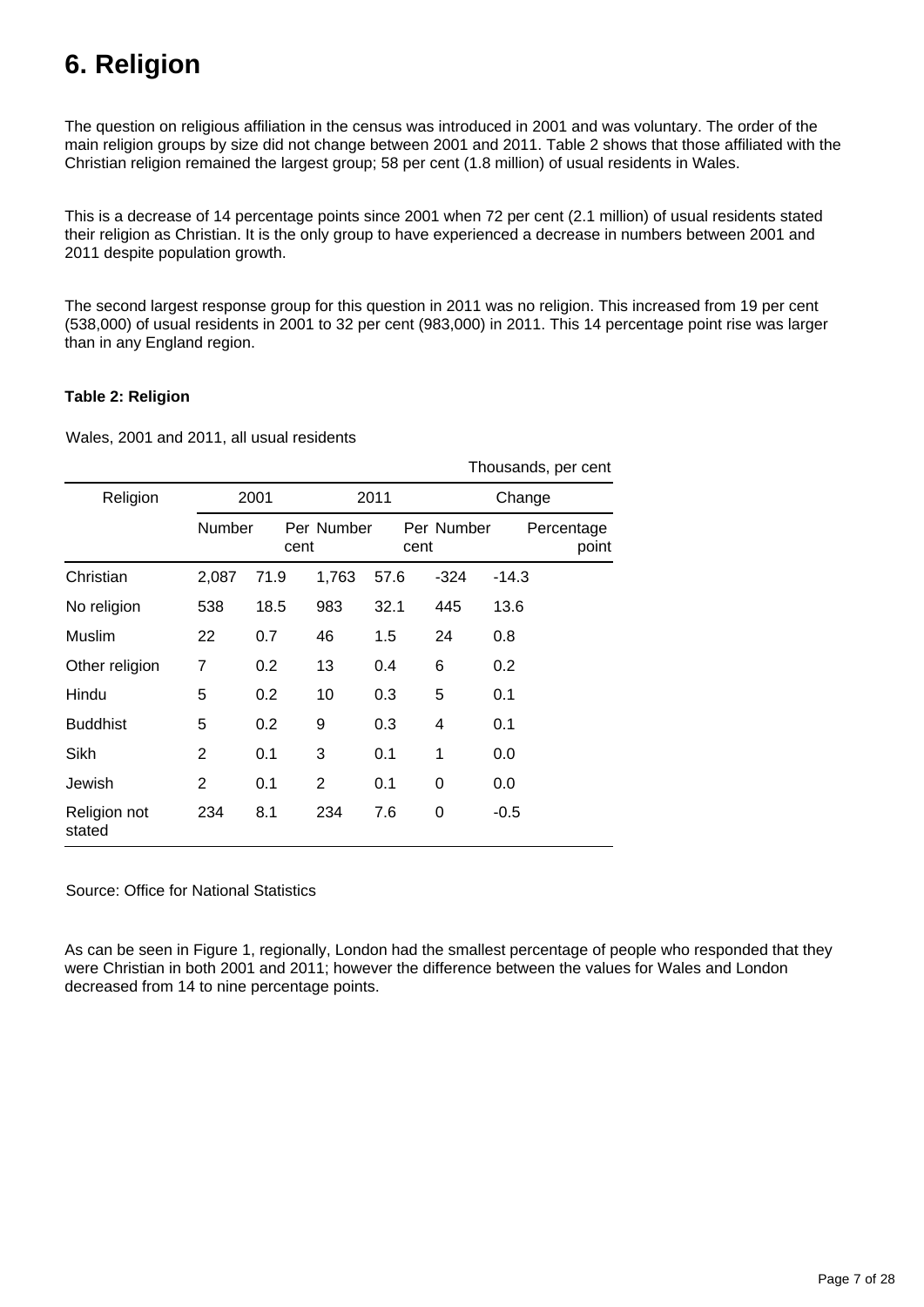### **Figure 1: Usual residents who stated their religion as Christian**

**Wales, England regions, 2001 and 2011, all usual residents**



**Source: Census - Office for National Statistics**

Information on religion is provided in tables **KS209EW** (101 Kb Excel sheet) and **QS210EW** (142 Kb Excel sheet).

Further discussion of estimates relating to the religious affiliations of usual residents in England and Wales is available via a [short story](http://www.ons.gov.uk/ons/rel/census/2011-census/key-statistics-for-local-authorities-in-england-and-wales/rpt-religion.html) published as part of this release.

# <span id="page-7-0"></span>**7. Ethnic group and identity**

## **Broad ethnic group**

In 2011, 96 per cent (2.9 million) of the usually resident population of Wales was White, a two percentage point decrease on the 2001 estimate of 98 per cent (2.8 million). For both 2001 and 2011, this was a higher percentage in this ethnic group than in any of the England regions. Figure 2 shows the ethnic group responses in Wales in 2011.

### **Figure 2: Ethnic group**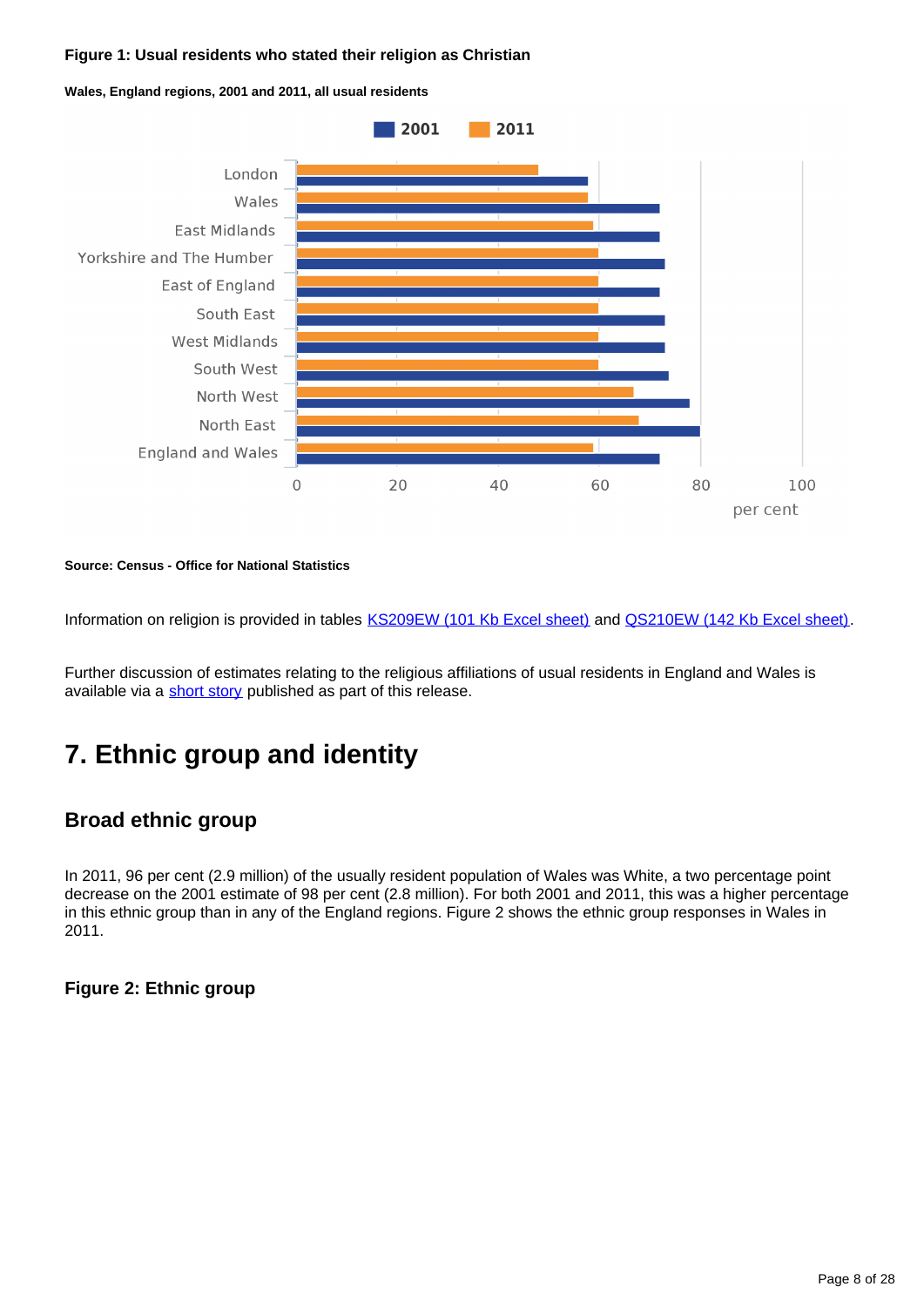#### **Wales, 2011, all usual residents**



**Source: Census - Office for National Statistics**

## **Ethnic group within households**

There has been a one percentage point rise in the households containing usual residents of more than one ethnic group, from three per cent (42,000) in 2001, to four per cent (55,000) in 2011. This includes, for example, households where partners or members of different generations are of different ethnic groups. This percentage also increased in all the England regions.

Changes between 2001 and 2011 could be a result of migration, either within the UK or elsewhere, including young adults attending or returning from university. Changes will also result from mortality or from respondents changing their perception of their ethnicity over time.

Information on ethnic group is provided in tables [KS201EW \(105.5 Kb Excel sheet\)](http://www.ons.gov.uk/ons/rel/census/2011-census/key-statistics-for-unitary-authorities-in-wales/rft-table-ks201ew.xls) and [QS202EW \(98.5 Kb](http://www.ons.gov.uk/ons/rel/census/2011-census/key-statistics-for-unitary-authorities-in-wales/rft-table-qs202ew.xls)  [Excel sheet\)](http://www.ons.gov.uk/ons/rel/census/2011-census/key-statistics-for-unitary-authorities-in-wales/rft-table-qs202ew.xls).

Further discussion of estimates relating to the ethnic groups of usual residents is available via a [short story](http://www.ons.gov.uk/ons/rel/census/2011-census/key-statistics-for-local-authorities-in-england-and-wales/rpt-ethnicity.html) published as part of this release.

## **National identity**

The 2011 Census collected data on national identity for the first time. In later releases of information from the census when cross tabulations become available, it will be possible to see more information about the relationship between national identity and other topics, for example ethnicity and country of birth.

Individuals could identify themselves on the census questionnaire as having more than one national identity; for example a person could record that they had both Welsh and British national identity. In Wales, 66 per cent (2.0 million) usual residents reported a Welsh national identity (either on its own or combined with other identities). Most usual residents of Wales (96 per cent, 2.9 million) reported at least one national identity of English, Welsh, Scottish, Northern Irish, or British.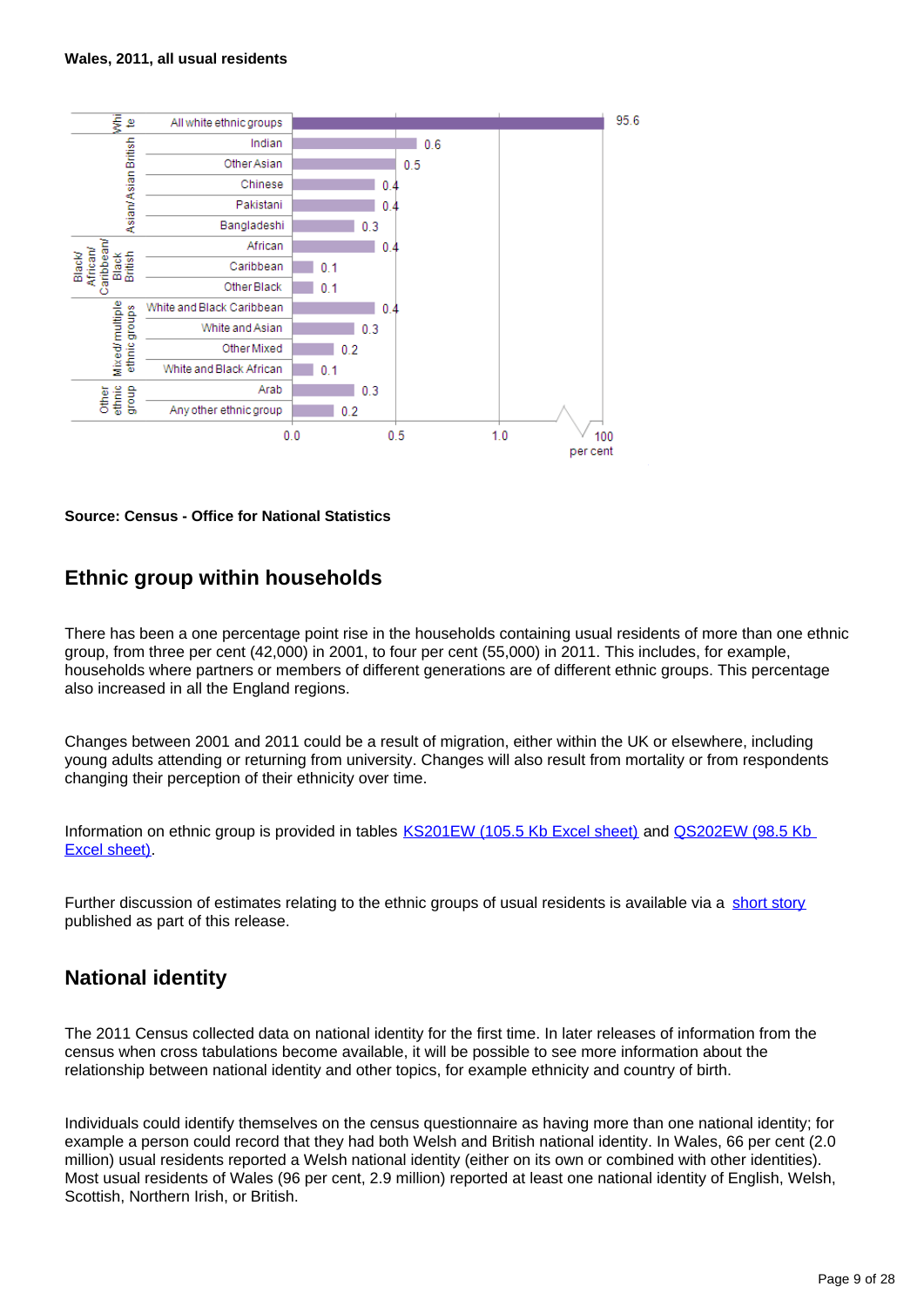Of the 66 per cent (2.0 million) of usual residents who considered themselves to have a Welsh national identity in Wales in 2011, 218,000 responded that they had Welsh and British national identity. Just under 17 per cent (519,000) considered themselves to have a British national identity only. Figure 3 shows Welsh, British and English national identity information for Wales and England.

In England, 70 per cent (37.2 million) of the usually resident population in England reported an English national identity, of whom 60 per cent (32.0 million) considered themselves to have an English only national identity, and nine per cent (4.8 million) reported themselves as English and British. A little more than 19 per cent (10.2 million) responded that they had a British national identity only.

This difference in the reporting of national identity in Wales and England may be linked to UK internal migration patterns; 21 per cent (636,000) of the Wales usually resident population was born in England, while one per cent (507,000) of the England usually resident population was born in Wales.

### **Figure 3: National identity**



#### **Wales, England, 2011, All households**

**Source: Census - Office for National Statistics**

Information on national identity is provided in table [KS202EW \(125.5 Kb Excel sheet\)](http://www.ons.gov.uk/ons/rel/census/2011-census/key-statistics-for-unitary-authorities-in-wales/rft-table-ks202ew.xls).

# <span id="page-9-0"></span>**8. Usual residents born outside the UK**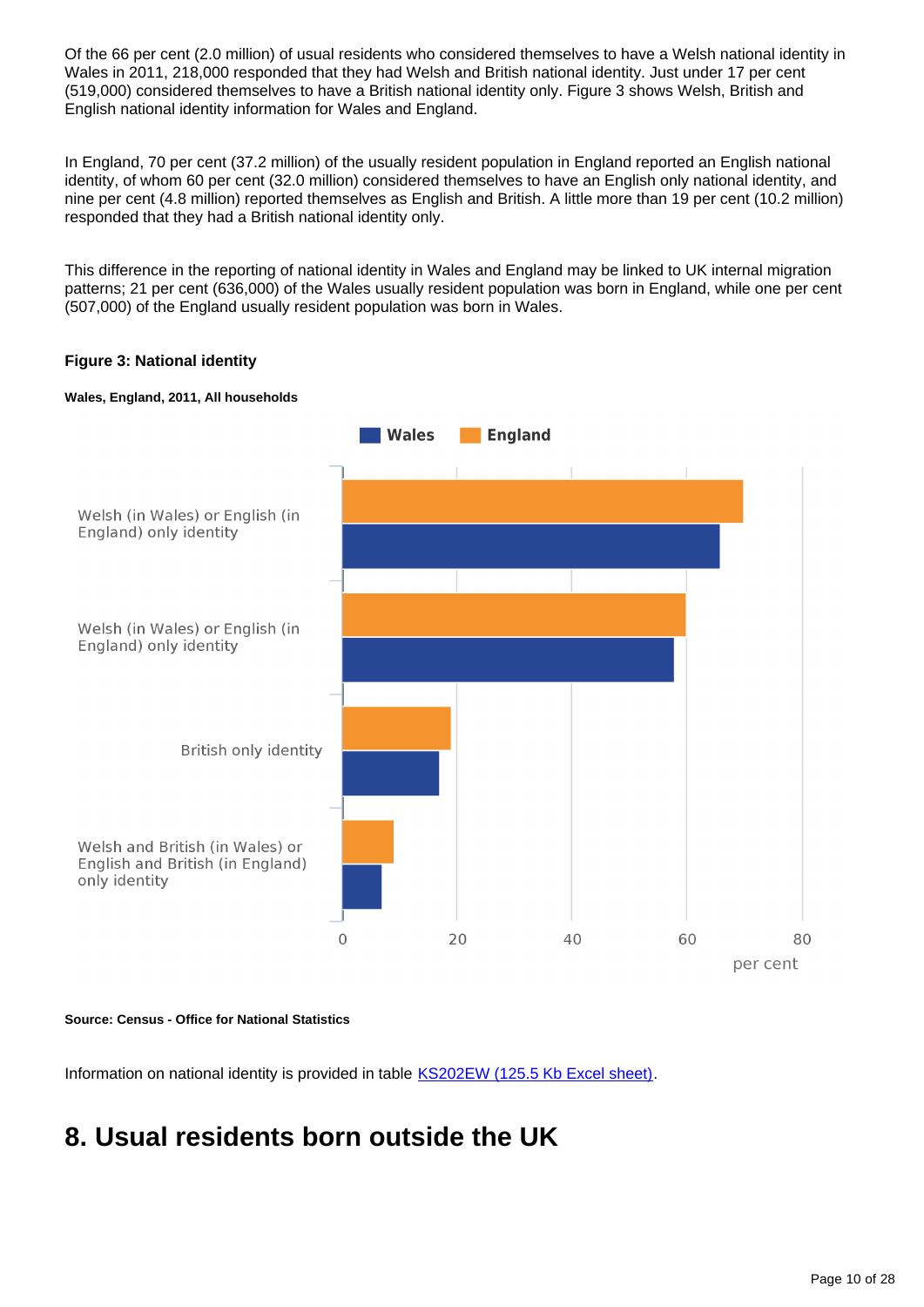## **Country of birth**

Table 3 shows that 73 per cent (2.2 million) of usual residents of Wales were born there, two percentage points less than in 2001. This change can be attributed to both international and internal migration. In England, 84 per cent (44.2 million) of the usually resident population reported that they were born there. As in Wales, this is less than in 2001, but more of the change relates to international migration.

In 2001, 20 per cent (590,000) of the usually resident population of Wales was born in England. In 2011, this had increased by one percentage point (21 per cent, 636,000).

### **Table 3: Country of birth**

Wales, England, 2001 and 2011, all usual residents

|                                               |        |       |            |      |            |         | Thousands, per cent |             |
|-----------------------------------------------|--------|-------|------------|------|------------|---------|---------------------|-------------|
| Country of birth                              |        | Wales |            |      |            | England |                     |             |
|                                               | 2001   |       | 2011       |      | 2001       |         | 2011                |             |
|                                               | Number | cent  | Per Number | cent | Per Number | cent    | Per Number          | Per<br>cent |
| Wales                                         | 2,189  | 75    | 2,226      | 73   | 610        | 1       | 507                 | 1           |
| England                                       | 590    | 20    | 636        | 21   | 42,969     | 87      | 44,247              | 83          |
| <b>Rest of United</b><br>Kingdom <sup>1</sup> | 32     | 1     | 33         | 1    | 1,010      | 2       | 922                 | 2           |
| Outside of UK                                 | 92     | 3     | 168        | 5    | 4,551      | 9       | 7,337               | 14          |

Source: Office for National Statistics

#### **Notes:**

1. Rest of United Kingdom includes 'United Kingdom Not otherwise specified'.

Information on countries of birth is provided in tables [KS204EW \(104 Kb Excel sheet\)](http://www.ons.gov.uk/ons/rel/census/2011-census/key-statistics-for-unitary-authorities-in-wales/rft-table-ks204ew.xls) and QS203EW (165 Kb [Excel sheet\)](http://www.ons.gov.uk/ons/rel/census/2011-census/key-statistics-for-unitary-authorities-in-wales/rft-table-qs203ew.xls).

Further discussion of estimates relating to non-UK born usual residents in England and Wales is available via a [short story](http://www.ons.gov.uk/ons/rel/census/2011-census/key-statistics-for-local-authorities-in-england-and-wales/rpt-international-migrants.html) published as part of this release.

### **Passports held**

The 2011 Census collected information for the first time on passports held. Seventy eight per cent (2.4 million) of usual residents in Wales had at least one passport and 22 per cent (688,000) of usual residents did not have a passport. Percentages of passports held in Wales and the England regions are shown in Figure 4.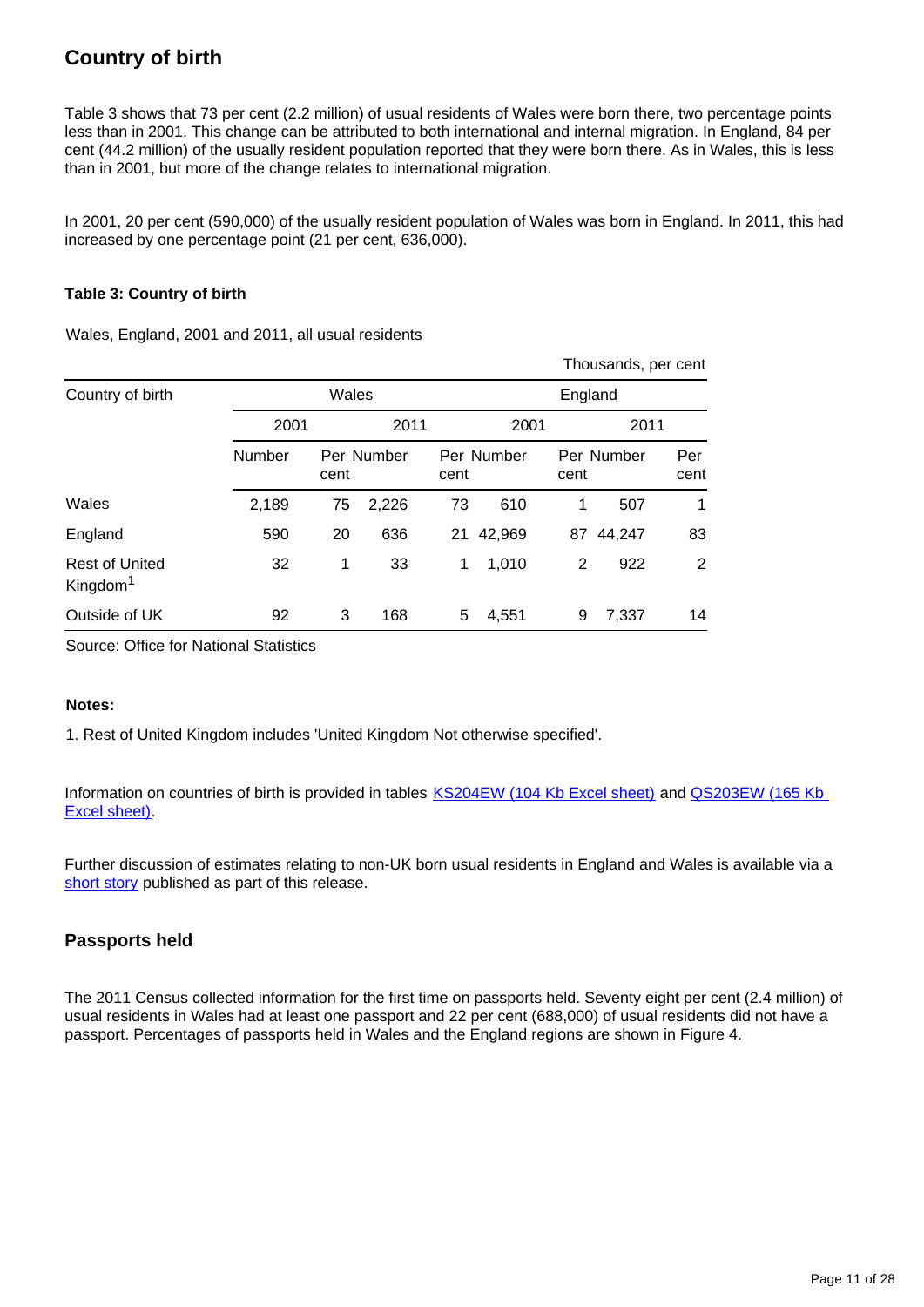#### **Figure 4: Passports held**



#### **Wales, England regions, 2011, all usual residents**

#### **Source: Census - Office for National Statistics**

**Notes:**

- 1. Usual residents within this category may also hold one or more non-UK passports.
- 2. Usual residents within this category do not hold a UK passport but may hold more than one non-UK passport.

In Wales, seven per cent (201,000) of usual residents held a non-UK passport. This was lower than any England region except the North East (six per cent, 148,000).

Information on passports held is provided in table **KS205EW** (141 Kb Excel sheet).

## <span id="page-11-0"></span>**9. Household language**

The census collected information on main language and English or Welsh language skills for the first time. People who did not report English or Welsh as a main language may be fluent English or Welsh speakers and were able to report their English or Welsh language proficiency as 'good' or 'very good'.

All usual residents in 97 per cent (1.3 million) of households in Wales spoke English or Welsh as a main language. In a further one per cent (18,000) of households at least one adult spoke English or Welsh as a main language, while in less than one per cent (3,000) of households no adults but at least one child spoke English or Welsh as a main language. In the other two per cent (22,000) of households in Wales there were no usual residents who reported speaking either English or Welsh as a main language.

Information on household language is provided in table [KS206EW \(94.5 Kb Excel sheet\).](http://www.ons.gov.uk/ons/rel/census/2011-census/key-statistics-for-unitary-authorities-in-wales/rft-table-ks206ew.xls)

# <span id="page-11-1"></span>**10. Proficiency in Welsh**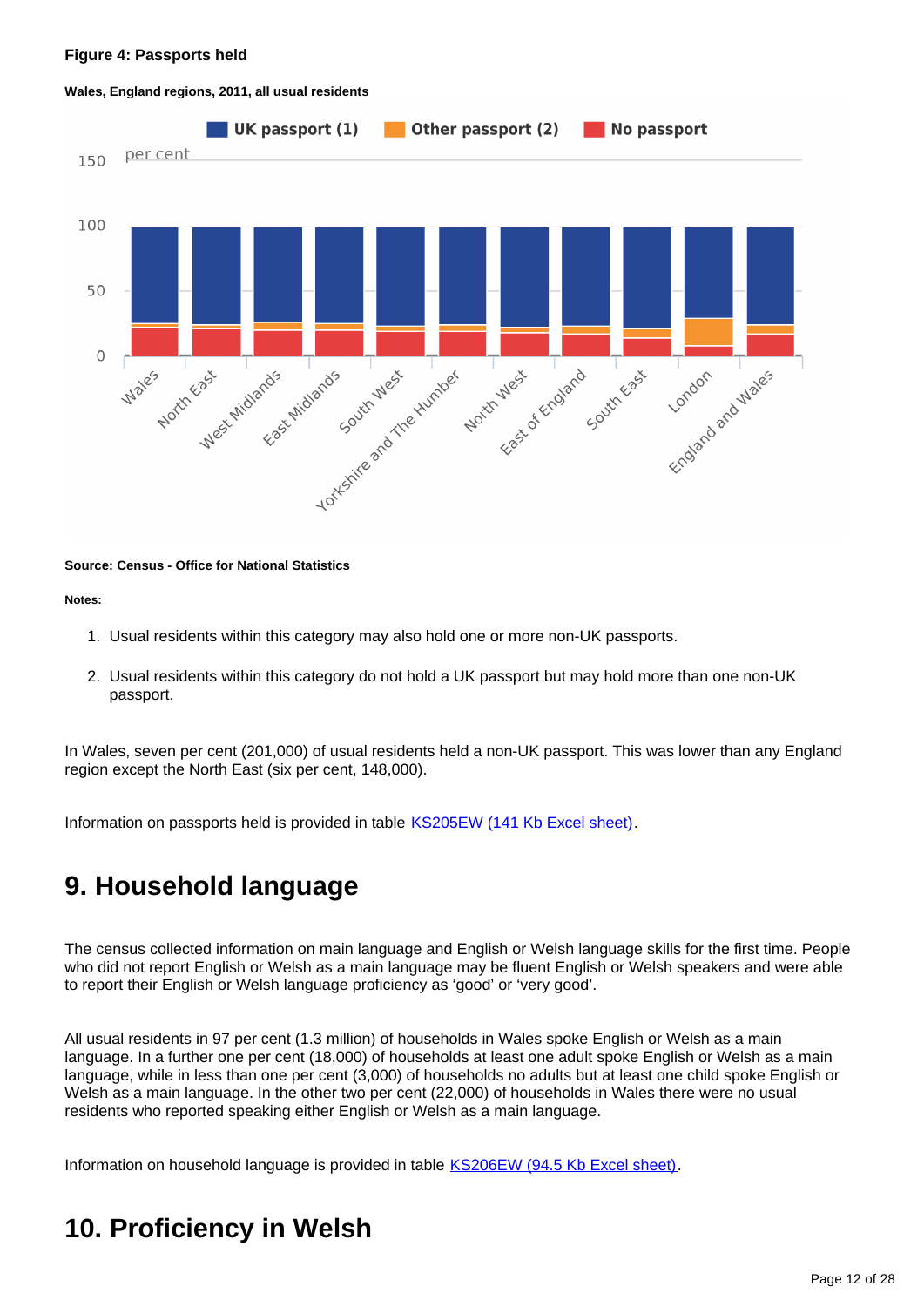Table 4 shows that in 2011, 19 per cent (562,000) of usual residents in Wales aged three and over reported that they could speak Welsh. Thirty per cent (169,000) of this group were aged between three and 15 years old.

The estimate of Welsh speakers is a decrease of two percentage points on the 2001 estimate of 21 per cent (576,000), although in 2001, the estimate of people who 'Can speak Welsh' did not include those who listed speaking Welsh as one of their skills in the 'Other combination of skills' category.

In 2011, usual residents in Wales aged three and over who said they had no skills in Welsh increased by nearly two percentage points to 73 per cent (2.2 million). The group who reported they could speak, read and write Welsh decreased over one percentage point to 15 per cent (431,000).

#### **Table 4: Welsh language skills**

Wales, 2001 and 2011, usual residents aged three and over

|                                           |        |      |            |      |            | THUUSAHUS, UUT UUHU |
|-------------------------------------------|--------|------|------------|------|------------|---------------------|
| Welsh language skills                     | 2001   |      | 2011       |      |            | Change              |
|                                           | Number | cent | Per Number | cent | Per Number | Percentage<br>point |
| No skills in Welsh                        | 2.008  | 71.6 | 2,168      | 73.3 | 160        | 1.7                 |
| Can speak, read and write Welsh           | 458    | 16.3 | 431        | 14.6 | $-27$      | $-1.7$              |
| Can understand spoken Welsh only          | 138    | 4.9  | 158        | 5.3  | 19         | 0.4                 |
| Can speak but cannot read or write Welsh  | 79     | 2.8  | 80         | 2.7  | 1          | $-0.1$              |
| Other combination of skills in Welsh      | 84     | 3.0  | 73         | 2.5  | $-10$      | $-0.5$              |
| Can speak and read but cannot write Welsh | 38     | 1.4  | 46         | 1.5  | 7          | 0.1                 |
| Can speak Welsh <sup>1</sup>              | 576    | 20.5 | 562        | 19.0 | -14        | $-1.5$              |

Source: Office for National Statistics

#### **Notes:**

1. 'Can speak Welsh' is all those who can speak Welsh. In 2011 this included some of those in 'Other combination of skills' whereas in 2001 it did not.

Information on skills in Welsh is provided in tables [KS207WA \(100.5 Kb Excel sheet\),](http://www.ons.gov.uk/ons/rel/census/2011-census/key-statistics-for-unitary-authorities-in-wales/rft-table-ks207wa.xls) [KS208WA \(105 Kb Excel](http://www.ons.gov.uk/ons/rel/census/2011-census/key-statistics-for-unitary-authorities-in-wales/rft-table-ks208wa.xls)  [sheet\),](http://www.ons.gov.uk/ons/rel/census/2011-census/key-statistics-for-unitary-authorities-in-wales/rft-table-ks208wa.xls) [QS206WA \(110 Kb Excel sheet\)](http://www.ons.gov.uk/ons/rel/census/2011-census/key-statistics-for-unitary-authorities-in-wales/rft-table-qs206wa.xls) and [QS207WA \(115 Kb Excel sheet\).](http://www.ons.gov.uk/ons/rel/census/2011-census/key-statistics-for-unitary-authorities-in-wales/rft-table-qs207wa.xls)

Further discussion of estimates relating to proficiency in Welsh is available via a [statistical bulletin](http://wales.gov.uk/topics/statistics/headlines/population2012/121211/?lang=en) published by the Welsh Government.

## <span id="page-12-0"></span>**11. How we live**

This section covers the usually resident population that lives in households, and presents the type of accommodation we live in and whether that is owned or rented, how many rooms we have, whether we have central heating and the number of cars and vans that we have access to. It then covers who we live with within households and what our marital status is. Finally it presents summary estimates of the proportion of the population that lived in a communal establishment.

• More households in Wales (67 per cent, 879,000) owned their accommodation than in England (63 per cent, 14.0 million).

Thousands, per cent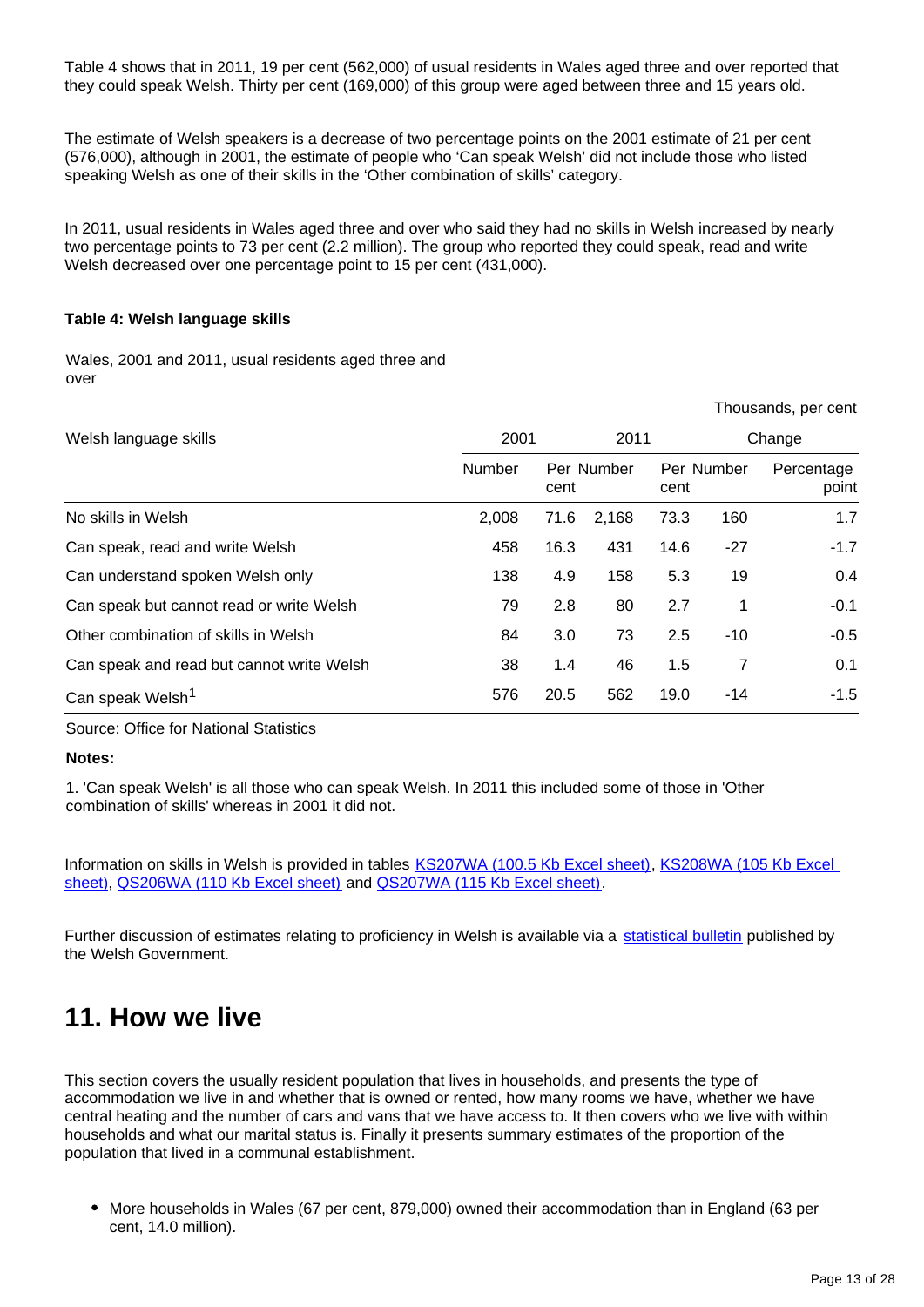- Nearly all households in Wales reported that they had central heating in 2011 (98 per cent, 1.3 million). This is an increase of six percentage points on 2001 (92 per cent, 1.1 million).
- The number of cars and vans available to households in Wales increased from 1.3 to 1.6 million between 2001 and 2011. In 2001 there were on average 11 cars per 10 households whereas in 2011 there were 12 cars per 10 households.
- The two largest marital status categories reported by the usual residents of Wales aged 16 and over were married (47 per cent, 1.2 million) and single (never married or in a registered civil partnership) (34 per cent, 840,000).

## <span id="page-13-0"></span>**12. Accommodation and tenure**

## **Accommodation type**

As can be seen in Figure 5, the most reported accommodation type in Wales in 2011 was semi-detached houses or bungalows (31 per cent, 430,000), followed by terraced houses or bungalows (28 per cent, 385,000) and detached houses or bungalows (28 per cent, 384,000). The order of the distribution of these accommodation types was the same in 2001.

Between 2001 and 2011 the percentage of households living in purpose built blocks of flats or tenements increased two percentage points from eight per cent (102,000) in 2001 to 10 per cent (134,000) in 2011.

### **Figure 5: Accommodation type**



### **Wales, 2001 and 2011, all households**

### **Source: Census - Office for National Statistics**

Looking at Figure 6, Wales and the England regions showed similar patterns of households residing in different types of accommodation, with the exception of London which had the smallest percentages (48 per cent, 1.6 million) of households residing in whole houses or bungalows, whether detached, semi-detached or terraced.

### **Figure 6: Accommodation type**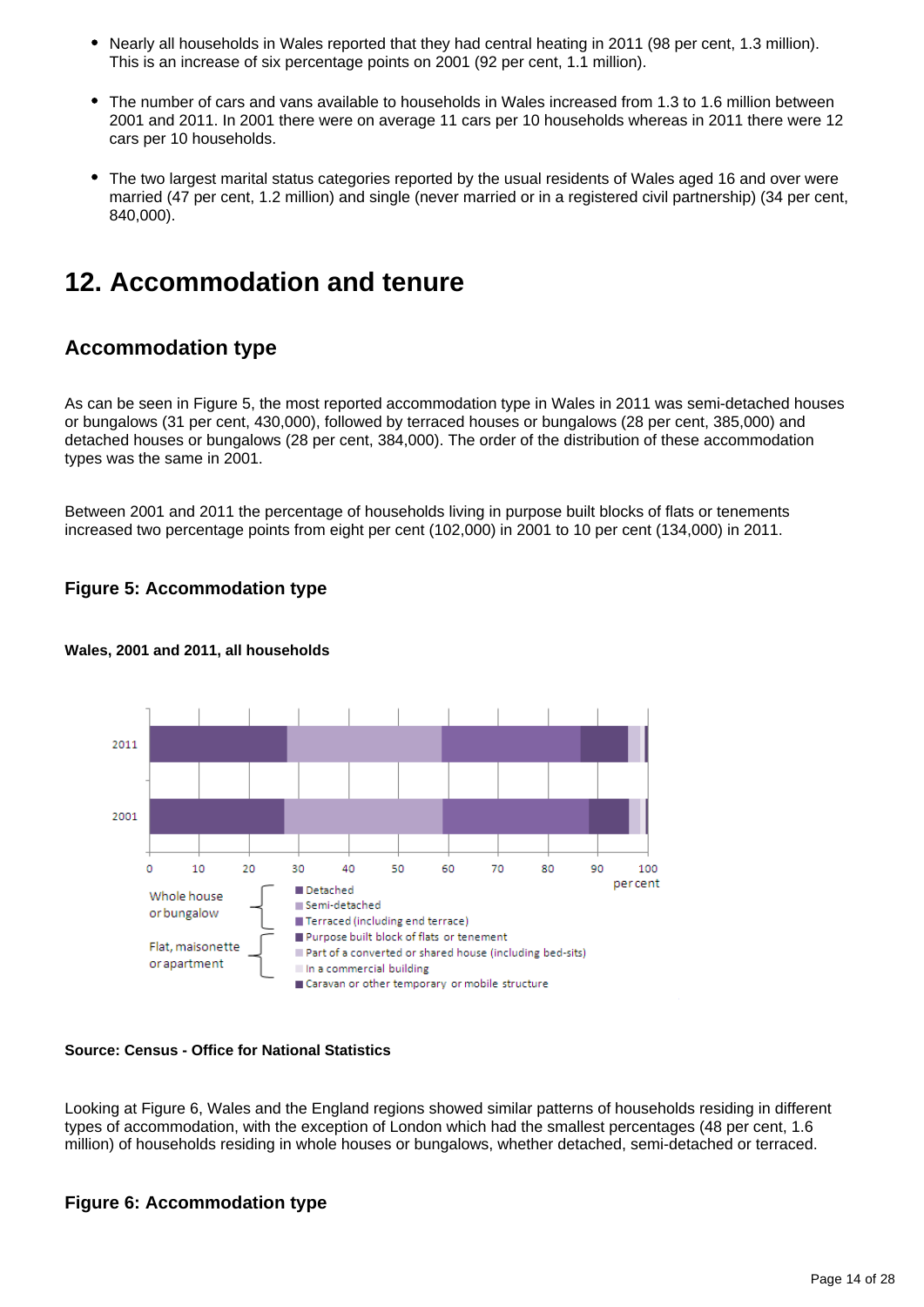#### **Wales, England regions, 2011, all households**



### **Source: Census - Office for National Statistics**

Information on accommodation type is provided in table [KS401EW \(106 Kb Excel sheet\)](http://www.ons.gov.uk/ons/rel/census/2011-census/key-statistics-for-unitary-authorities-in-wales/rft-table-ks401ew.xls).

### **Tenure**

Type of tenure refers to whether the household owns or rents their accommodation. In Wales, as in England, most households either own their accommodation outright (35 per cent, 461,000), or with a mortgage or loan (32 per cent, 417,000). This is a larger percentage of the population (67 per cent, 879,000) than in England (63 per cent, 14.0 million), as shown in Table 5. This may be linked to the [relatively older population of Wales](http://www.ons.gov.uk/ons/rel/census/2011-census/population-and-household-estimates-for-wales/stb-2011-census-wales.html) compared to the England regions. Subsequent releases of information from the census will provide cross tabulations of tenure by age.

In 2011 the third largest tenure category was private rental from a landlord or letting agency (13 per cent, 164,800). This contrasts with 2001 when the third largest category was rental from the council (14 per cent, 166,000). This change reflects the four percentage point decline in the rental of accommodation from the council to 10 per cent (128,000), and the five percentage point increase in rental from private landlords or letting agencies to 13 per cent (165,000). The decline in rental from the council also reflects in part the policy of [transferral of housing stock from councils to housing associations](http://www.ons.gov.uk/ons/external-links/other/housing-stock-from-councils-to-housing-associations.html)<sup>1</sup>.

### **Table 5: Tenure**

Wales, England, 2001 and 2011, all households

|        |                | Thousands, per cent |                    |      |      |            |         |            |             |  |
|--------|----------------|---------------------|--------------------|------|------|------------|---------|------------|-------------|--|
| Tenure |                |                     | Wales              |      |      |            | England |            |             |  |
|        |                | 2001                |                    | 2011 |      | 2001       |         | 2011       |             |  |
|        |                | Number              | Per Number<br>cent |      | cent | Per Number | cent    | Per Number | Per<br>cent |  |
| Owned  | Owned outright | 411                 | 34                 | 461  | 35   | 5,970      | 29      | 6,746      | 31          |  |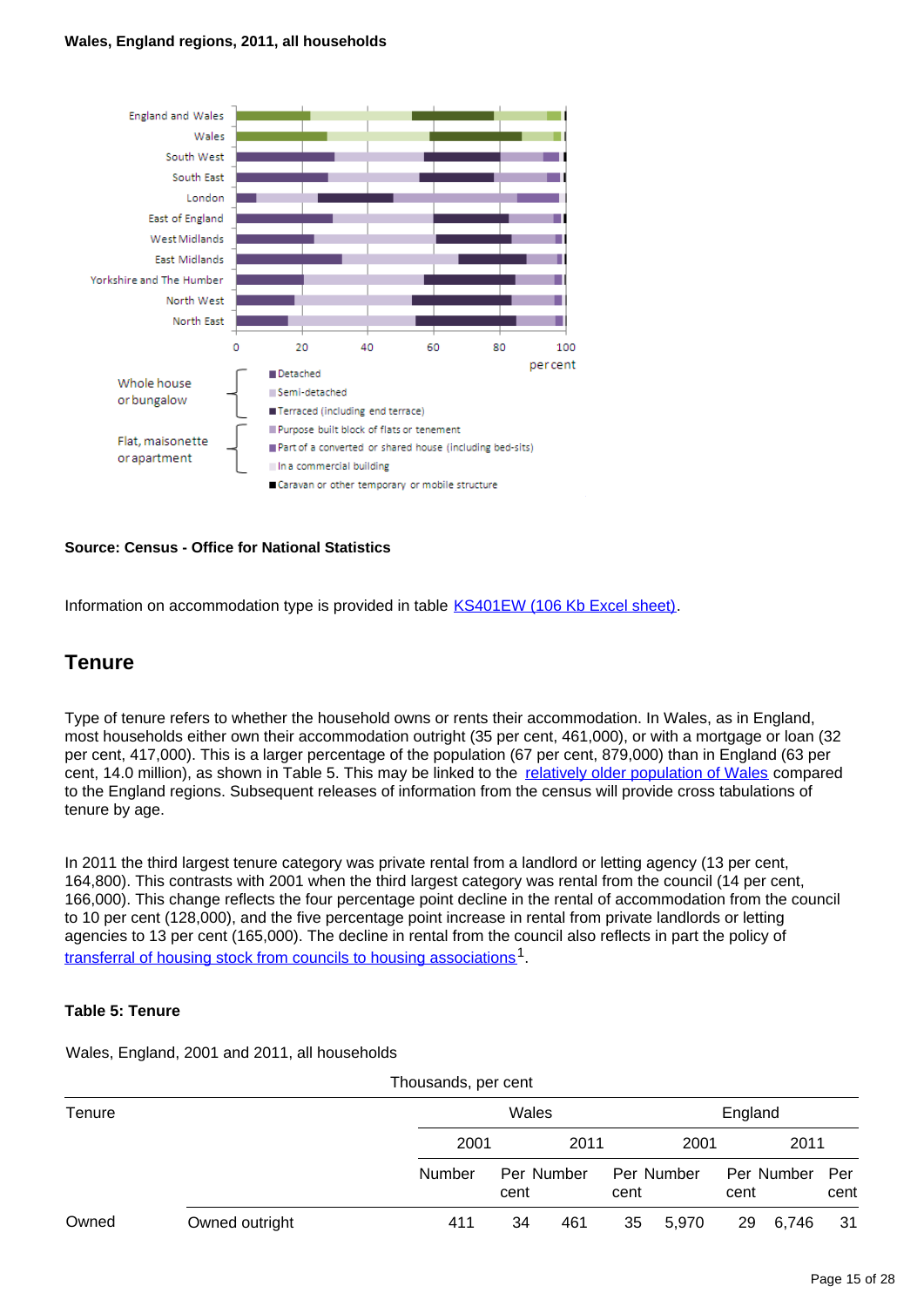|                     | Owned with a mortgage or loan                    | 445 | 37 | 417 | 32 | 7,951 | 39 | 7,229 | 33 |
|---------------------|--------------------------------------------------|-----|----|-----|----|-------|----|-------|----|
| Shared<br>ownership |                                                  | 6   | 0  | 4   | 0  | 134   |    | 174   | 1  |
| Socia rented        | Rented from council (local<br>authority)         | 166 | 14 | 128 | 10 | 2,702 | 13 | 2,080 | 9  |
|                     | Other                                            | 50  | 4  | 87  | 7  | 1,238 | 6  | 1,824 | 8  |
| Private rented      | Private landlord or letting agency               | 90  |    | 165 | 13 | 1,799 | 9  | 3,402 | 15 |
|                     | Other (including living rent free <sup>1</sup> ) | 40  | 3  | 40  | 3  | 658   | 3  | 609   | 3  |

Source: Office for National Statistics

#### **Notes:**

1. The 2011 Census provides seperate estimates for those 'Living rent free' however this category has been grouped with 'Private rented: Other' in this table to allow comparison with 2001 Census estimates.

Information on tenure is provided in table **KS402EW** (103 Kb Excel sheet).

## **Notes for - Accommodation and tenure**

1. The Census asked respondents to identify who their landlord is and the results reflect the responses they gave. In the past decade half of the local authorities in Wales have transferred the management of all their local authority housing stock to other social landlords. Individuals responding to the Census will report their understanding of their landlord and this may not reflect the actual management arrangements in all cases.

## <span id="page-15-0"></span>**13. Rooms, bedrooms and central heating**

## **Rooms and bedrooms**

In Wales in 2011 there was an average of 5.7 rooms per household, a slight increase on the estimate of 5.6 in 2001.

This is higher than the averages for any of the England regions, which range from 4.7 in London, the only region with an average of less than 5.3 rooms, to 5.6 in the East Midlands, East of England, South East and South West.

2011 Census asked about the number of bedrooms in households for the first time. In Wales, the average number of bedrooms per household was 2.8. There was very little variation across Wales and the England regions, with London reporting the lowest average, 2.5 bedrooms per household.

The occupancy ratings of rooms and bedrooms are indicators of deprivation and overcrowding in a household. An occupancy rating of -1 implies that there is one room too few for the number of people living in the household. In 2011, five per cent (67,000) of households in Wales had an occupancy rating of -1 or less for rooms. This is an increase of one percentage point on 2001, when four per cent (53,000) of households in Wales had an occupancy rating of -1 or less for rooms. Three per cent (40,000) had an occupancy rating of -1 or less for bedrooms<sup>1</sup>.

Other than the North East region (five per cent, 57,000), Wales had the lowest percentage of households with occupancy ratings of -1 or less for rooms, and Wales had the lowest percentage of households with occupancy ratings of -1 or less for bedrooms except the South West (three per cent, 66,000).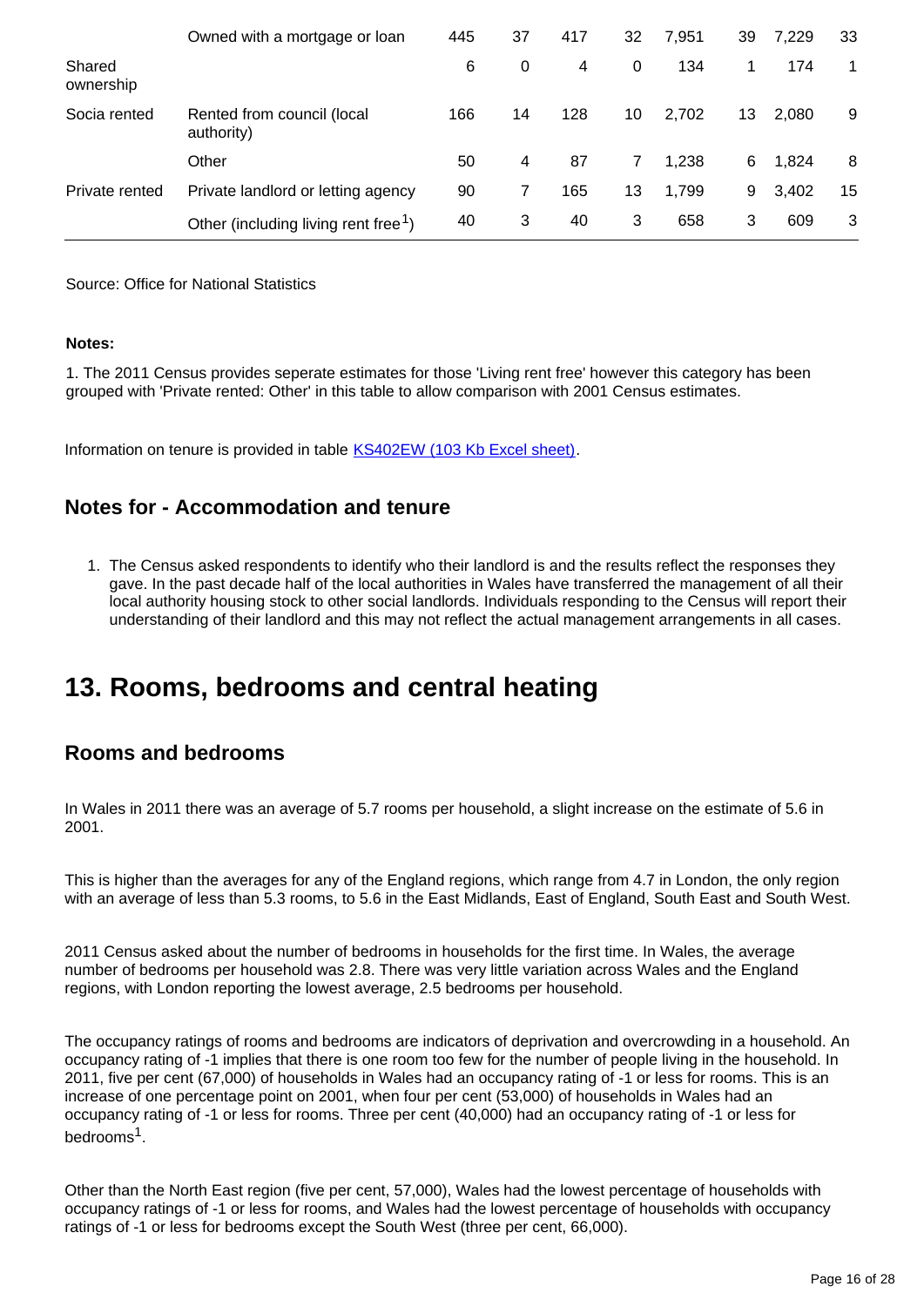Information on rooms and bedrooms is provided in table [KS403EW \(111 Kb Excel sheet\)](http://www.ons.gov.uk/ons/rel/census/2011-census/key-statistics-for-unitary-authorities-in-wales/rft-table-ks403ew.xls).

## **Central heating**

Nearly all households in Wales reported that they had central heating in 2011 (98 per cent, 1.3 million). This is an increase of six percentage points on 2001 (92 per cent, 1.1 million). Houses built in the intervening 10 years may have had central heating as a standard feature.

Information on central heating is provided in table **KS403EW** (111 Kb Excel sheet).

## **Notes for - Rooms, bedrooms and central heating**

1. The use of bedrooms as an indicator of overcrowding was introduced in the Housing (Overcrowding) Bill 46 (2003). The definition of the bedroom standard refers to uninhabitable bedrooms and rooms with less than 50ft2 floor space. The census does not collect this information and it is not used in deriving 2011 Census bedroom occupancy ratings.

## <span id="page-16-0"></span>**14. Car or van availability**

The number of cars or vans available for use by households in Wales increased from 1.3 million to 1.6 million between 2001 and 2011. In 2001 there were on average 11 cars per 10 households whereas in 2011 there were 12 cars per 10 households.



### **Figure 7: Cars or vans**

#### **Wales, 2001 and 2011, all households**

**Source: Census - Office for National Statistics**

Figure 7 shows that the percentage of households with two, three, or four or more cars or vans increased between 2001 and 2011, whilst the number with none or one decreased. This is expected given the overall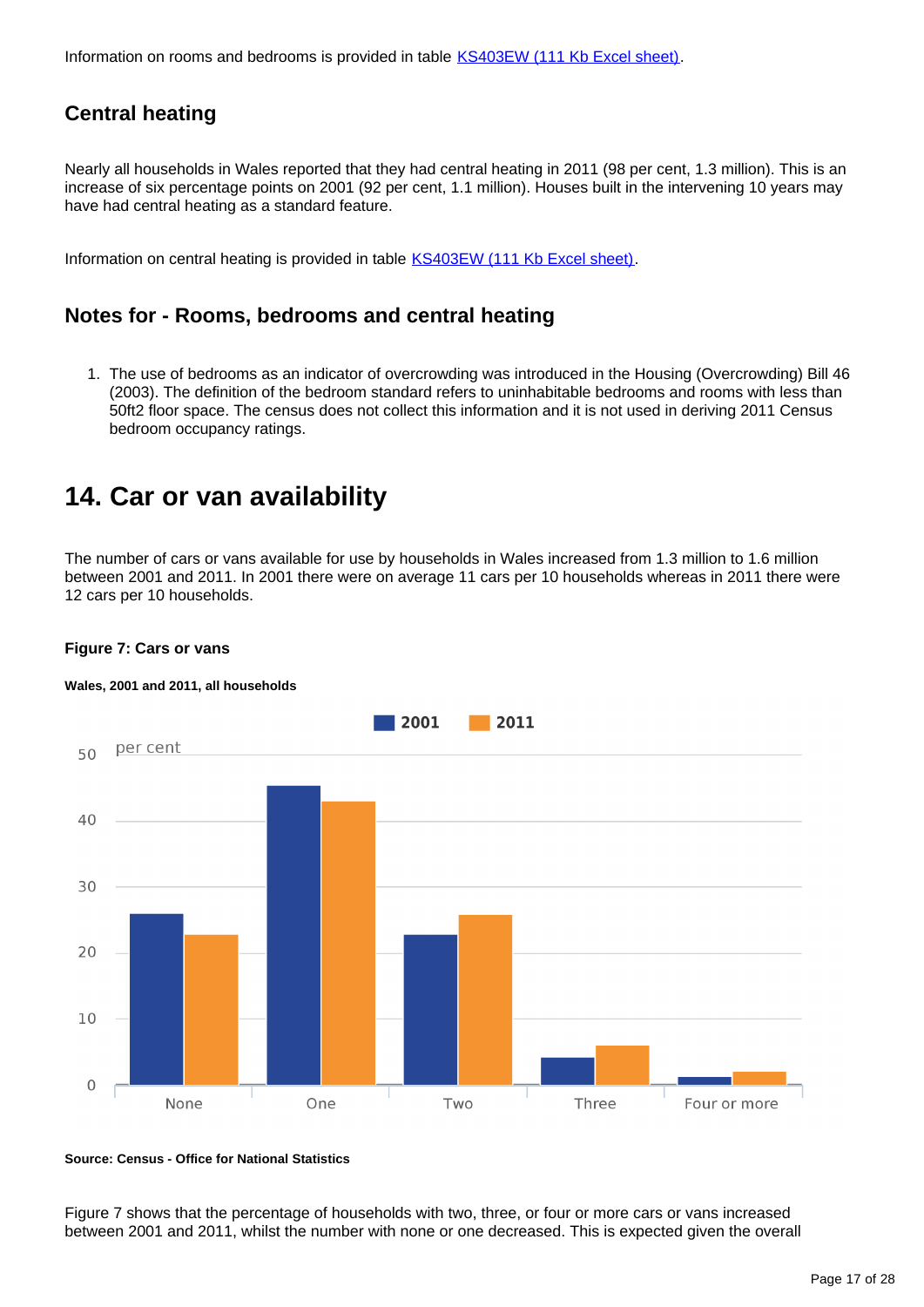increase in cars and vans per household. 2011 Census cross tabulations in later releases may help to explain the increase in cars or vans per household, for example, people in households by age will be published in 2013.

Information on car or van availability is provided in table [KS404EW \(99.5 Kb Excel sheet\)](http://www.ons.gov.uk/ons/rel/census/2011-census/key-statistics-for-unitary-authorities-in-wales/rft-table-ks404ew.xls).

# <span id="page-17-0"></span>**15. Marital status**

Table 6 shows that in 2011, as in 2001, the largest marital status group in Wales was usual residents aged 16 and over who were married, at 47 per cent (1.2 million). This is a decrease of five percentage points from the 2001 estimate of 52 per cent (1.2 million). The percentage of single people increased six percentage points from 28 per cent (650,000) in 2001 to 34 per cent (840,000) in 2011. Civil partnerships, as a new legal marital status  $1$ , were a small proportion of the total – less than half of one per cent (4,700). The remainder of the usually resident population aged 16 and over in 2011 was composed of people who were divorced (10 per cent, 242,000), widowed (eight per cent, 198,000), and separated (two per cent, 55,000), and each of these three includes individuals from either opposite or same sex relationships.

The percentage of usual residents that were married declined by between four and six percentage points in Wales and all England regions except London where it fell by two percentage points. The proportion of people married in London in 2011 was five percentage points lower than the next lowest region, the North West, having been eight percentage points less than the North West in 2001.

#### **Table 6: Marital status**

Wales, 2001 and 2011, usual residents aged 16 and over

Thousands, per cent

| Marital status                                                                         | 2001          |      | 2011       |             |
|----------------------------------------------------------------------------------------|---------------|------|------------|-------------|
|                                                                                        | <b>Number</b> | cent | Per Number | Per<br>cent |
| Married                                                                                | 1,204         | 52.0 | 1.167      | 46.6        |
| Single (never married or never registered a same sex civil partnership <sup>1</sup> )  | 650           | 28.1 | 840        | 33.5        |
| Divorced or formerly in a same sex civil partnership which is now legally<br>dissolved | 201           | 8.7  | 242        | 9.7         |
| Widowed or surviving partner from a same sex civil partnership                         | 218           | 9.4  | 198        | 7.9         |
| Separated (but still legally married or still legally in a same sex civil partnership) | 44            | 1.9  | 55         | 2.2         |
| In a registered same sex civil partnership                                             | n/a           | n/a  | 5          | 0.2         |

Source: Office for National Statistics

#### **Notes:**

1. The 2011 Census collected information on civil partnerships for the first time, reflecting the fact that the Civil Partnership Act 2004 came into effect in the UK on 5 December 2005.

Information on marital and civil partnership status is provided in table [KS103EW \(101 Kb Excel sheet\)](http://www.ons.gov.uk/ons/rel/census/2011-census/key-statistics-for-unitary-authorities-in-wales/rft-table-ks103ew.xls).

## **Notes for - Marital status**

1. The Civil Partnership Act 2004 came into effect in the UK on 5 December 2005.

## <span id="page-17-1"></span>**16. Household composition**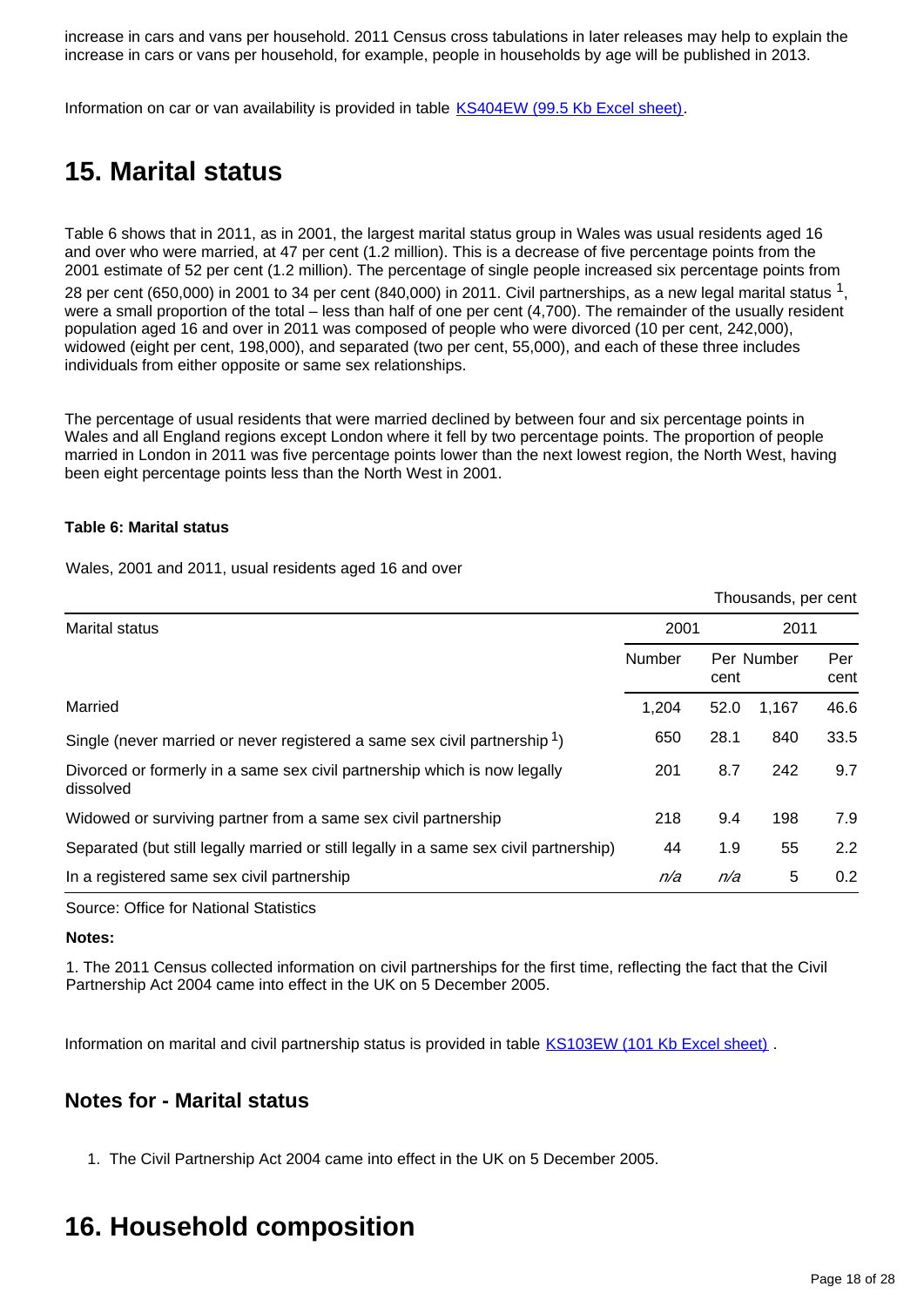Household composition refers to the usual residents in a household and how they are related to each other. Households may be a family or they may consist of one person living alone or unrelated adults sharing. A family is a couple (married, civil partners or cohabiting), with or without children, or a lone parent with at least one child. 'Children' may be dependent or non-dependent offspring.

Of the 1.3 million households in Wales on 27 March 2011, the most reported household type was where there was one family (63 per cent, 817,000) followed by those where there was one person living alone (31 per cent, 401,000). Table 7 shows the details.

### **Table 7: Household composition**

Wales, 2001 and 2011, all households

|                          |                                                 |        |      | Thousands, per cent |             |
|--------------------------|-------------------------------------------------|--------|------|---------------------|-------------|
| Household<br>composition |                                                 | 2001   |      | 2011                |             |
|                          |                                                 | Number | cent | Per Number          | Per<br>cent |
| One family               | Married or same sex civil partnership<br>couple | 449    | 37   | 428                 | 33          |
|                          | Lone parent                                     | 129    | 11   | 148                 | 11          |
|                          | Cohabiting couple                               | 90     | 7    | 126                 | 10          |
|                          | All aged 65 and over                            | 116    | 10   | 116                 | 9           |
| One person               | One person household                            | 352    | 29   | 401                 | 31          |
| Other                    | Other household type                            | 72     | 6    | 84                  | 6           |

Source: Office for National Statistics

The largest change in household type in Wales since 2001 was a two percentage point increase in households containing one cohabiting couple family; from eight per cent (90,000) in 2001 to 10 per cent (126,000) in 2011.

The proportion of households containing one married family decreased four percentage points from 37 per cent (449,000) in 2001 to 33 per cent (428,000) in 2011. Although the decrease reflects the decrease in numbers of [marriages](http://www.ons.gov.uk/ons/rel/vsob1/marriages-in-england-and-wales--provisional-/index.html) since the 1970's, this category is not directly comparable between 2001 and 2011 because the 2011 category includes civil partnerships for the first time. In Wales in 2011, 4,700 people reported being in a civil partnership.

Information on household composition is provided in table [KS105EW \(116 Kb Excel sheet\).](http://www.ons.gov.uk/ons/rel/census/2011-census/key-statistics-for-unitary-authorities-in-wales/rft-table-ks105ew.xls)

# <span id="page-18-0"></span>**17. Residents in communal establishments**

The 2011 Census estimated that 98 per cent (3.0 million) of usual residents in Wales lived in households. The remaining two per cent (52,000) lived in communal establishments. Communal establishments provide managed residential accommodation; examples of communal establishments include sheltered accommodation units, student halls, large hotels, hospitals and prisons.

In 2011, 54 per cent (28,000) of all communal establishment residents in Wales resided in non-medical establishments, including large hotels or student halls. This was an increase of nine percentage points on 2001 (45 per cent, 18,000).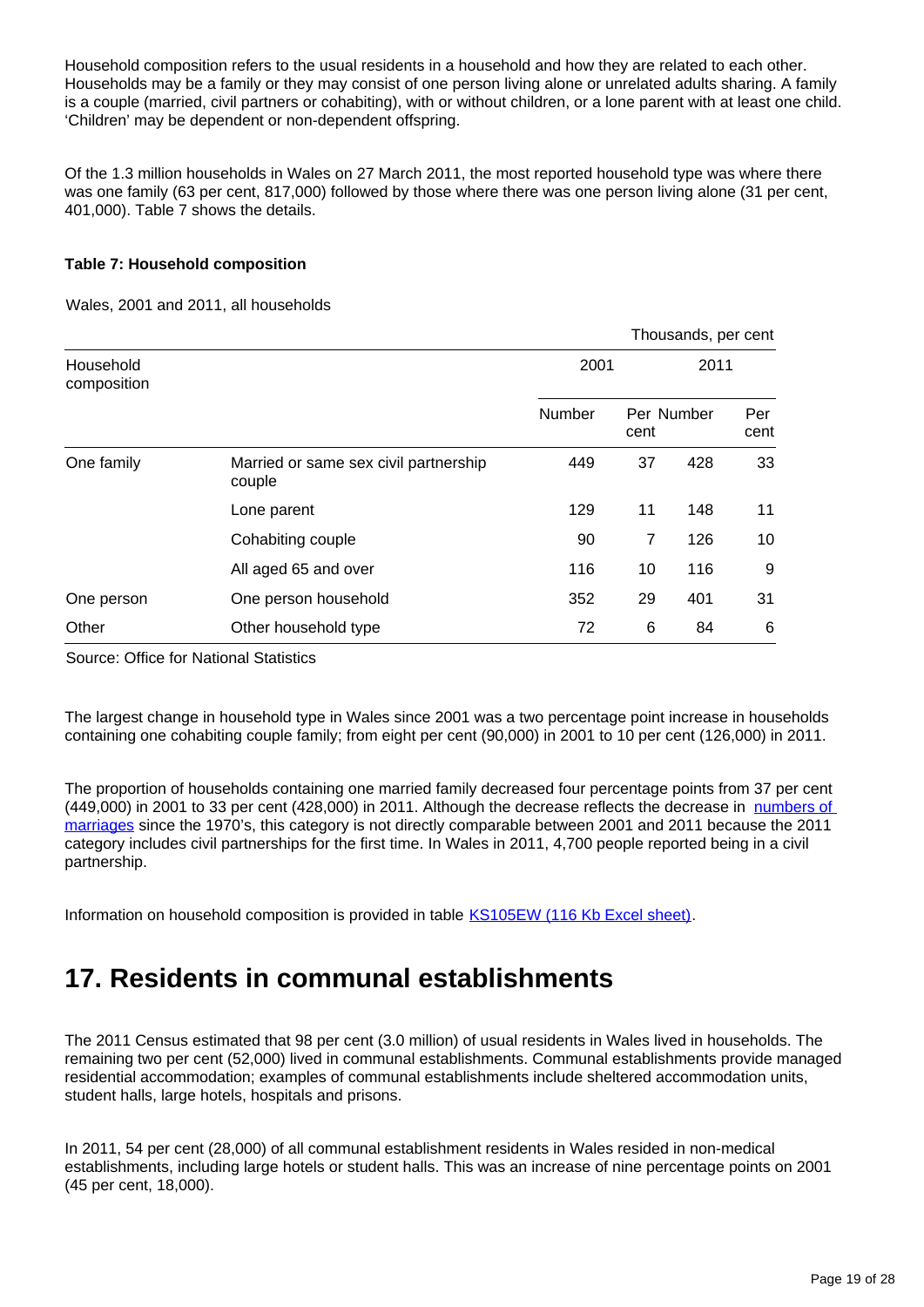Forty six per cent (24,000) of communal establishment residents were in medical and care establishments; 23 per cent (12,000) of this group were in care homes and 21 per cent (11,000) were in other medical establishments  $^1$ .

The percentage of the population residing in any type of communal establishments changed very little between 2001 and 2011 – an increase of less than half a percentage point to two per cent (52,000) in 2011. This is similar to the largest increase amongst the England regions; seen in both the North East and Yorkshire and The Humber. Wales continued to have a smaller percentage of residents in communal establishments than most of the England regions except the East of England, the North East and London.

Information on usual residents in households and communal establishments is provided in table [KS405EW \(105.5](http://www.ons.gov.uk/ons/rel/census/2011-census/key-statistics-for-unitary-authorities-in-wales/rft-table-ks405ew.xls)  [Kb Excel sheet\)](http://www.ons.gov.uk/ons/rel/census/2011-census/key-statistics-for-unitary-authorities-in-wales/rft-table-ks405ew.xls) and [KS101EW \(103.5 Kb Excel sheet\)](http://www.ons.gov.uk/ons/rel/census/2011-census/key-statistics-for-unitary-authorities-in-wales/rft-table-ks101ew.xls).

## **Notes for - Residents in communal establishments**

1. The other medical establishments include NHS-run establishments, children's homes and medical establishments run by registered social landlords.

## <span id="page-19-0"></span>**18. What we do**

The census is valuable in providing a detailed picture at the time of the census of the characteristics of the economically active population. This section covers how we occupy ourselves, whether we provide care for less able members of society, what we do to earn money, what levels of qualifications we have, and how many hours we work a week.

- More people (12 per cent, 370,000) in Wales were caregivers than in any England region.
- Wales had higher percentages of people providing care for 20 to 49 hours, and 50 or more hours, than any England region; two per cent (54,000) and three per cent (104,000) respectively.
- One in four (26 per cent, 651,000) of the usually resident population of Wales aged 16 and over reported having no recognised qualifications.
- The second largest qualifications category in Wales was Level 4 or above eg Bachelor's degree or above (24 per cent, 614,000).

# <span id="page-19-1"></span>**19. Provision of unpaid care**

A person is a provider of unpaid care if they look after or give help or support to family members, friends, neighbours or others because of long-term physical or mental ill health or disability, or problems related to old age. This does not include any activities as part of paid employment.

Table 8 shows that 12 per cent (370,000) of usual residents in Wales were caregivers. This was higher than in any England region, and Wales also had the highest percentages of 20 to 49 and 50 or more hours of care provided; two per cent (54,000) and three per cent (104,000) respectively.

As with general health and long term health problem or disability, this may be related to the [older age](http://www.ons.gov.uk/ons/rel/census/2011-census/population-and-household-estimates-for-wales/stb-2011-census-wales.html)  [demographic of Wales](http://www.ons.gov.uk/ons/rel/census/2011-census/population-and-household-estimates-for-wales/stb-2011-census-wales.html) compared to the England regions.

### **Table 8: Provision of unpaid care**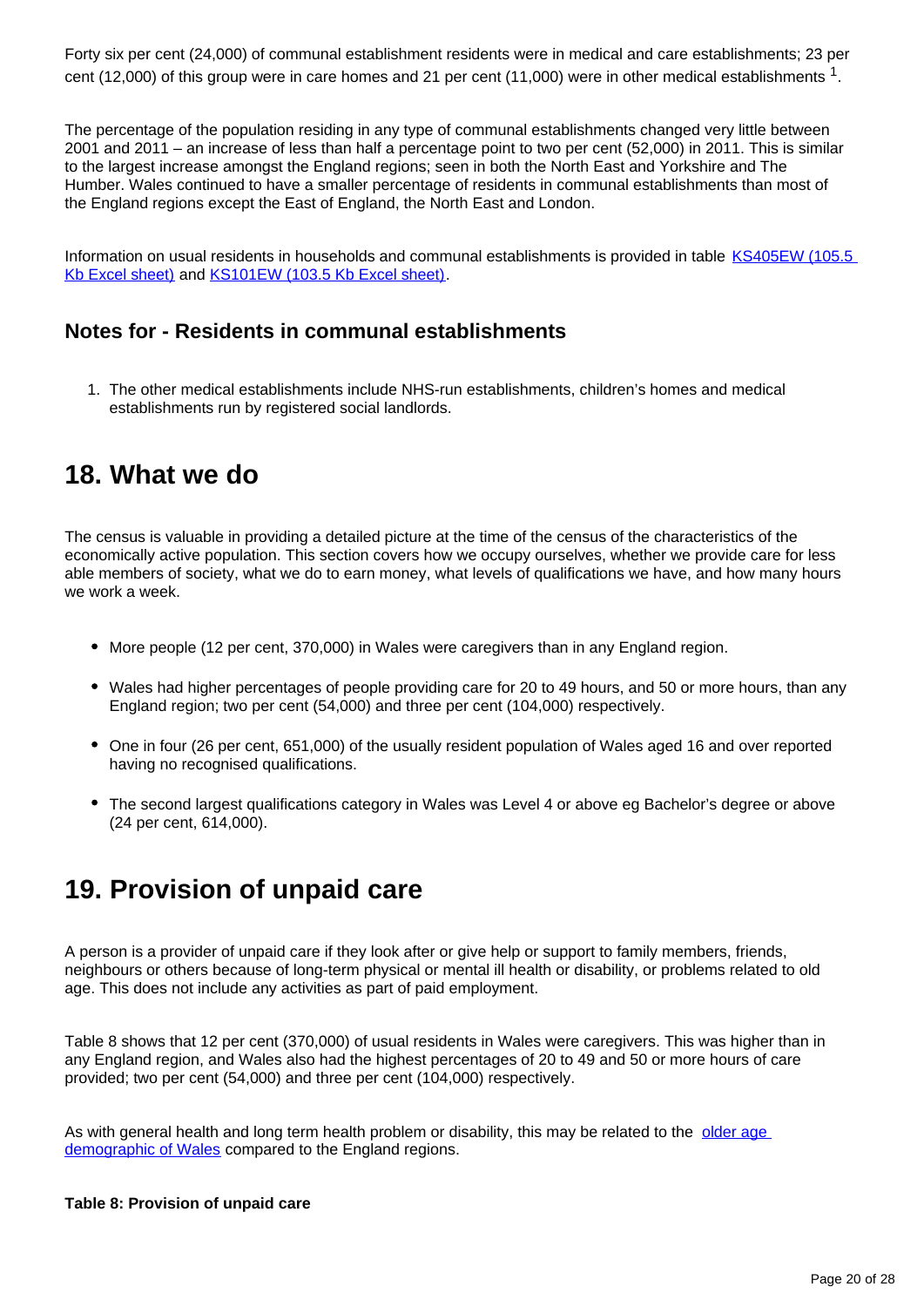Wales, 2001 and 2011, all usual residents

|            |        |      | Thousands, per cent |             |  |  |  |
|------------|--------|------|---------------------|-------------|--|--|--|
| Hours per  | 2001   |      | 2011                |             |  |  |  |
| week       | Number | cent | Per Number          | Per<br>cent |  |  |  |
| None       | 2,562  | 88   | 2693                | 88          |  |  |  |
| 1 to 19    | 208    | 7    | 212                 | 7           |  |  |  |
| 20 to 49   | 43     | 1    | 54                  | 2           |  |  |  |
| 50 or more | 90     | 3    | 104                 | 3           |  |  |  |

Source: Office for National Statistics

Information on provision of unpaid care is provided in table **KS301EW** (106 Kb Excel sheet).

## <span id="page-20-0"></span>**20. Economic activity**

For this statistical release, economic activity<sup>1</sup> is presented for usual residents aged between 16 and 74. A usual resident is considered economically active if employed, self-employed or unemployed but looking for work and able to start within two weeks. In 2011, 66 per cent (1.5 million) of usual residents aged between 16 and 74 (2.2 million) in Wales were economically active.

The percentage of economically active people in Wales was lower than in England (70 per cent, 38.9 million).

Due to factors including changes in the underlying classification and improvements in the questions on the census questionnaire, unemployment as collected by 2011 Census is not directly comparable with 2001. ONS will publish analysis in 2013 to help users to understand how these estimates have changed in the 10 year period.

Economic activity is categorised into various groups<sup>2</sup> as shown in Figure 8. Figure 8 also highlights the differences in male and female employment types amongst economically active 16 to 74 year olds. In 2011 nearly four times as many women (35 per cent, 245,000) were part-time employees compared to men (nine per cent, 68,000).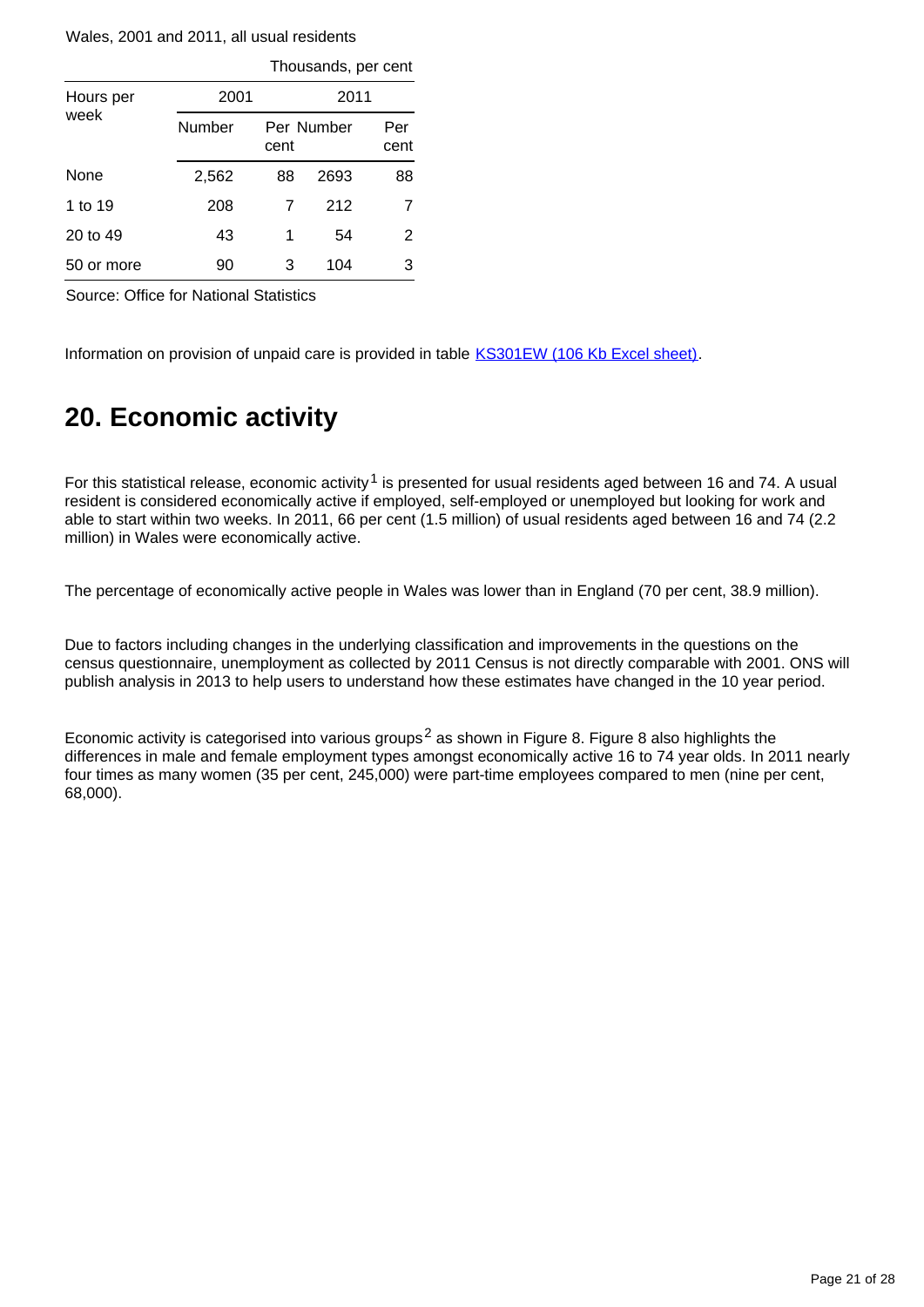**Wales, 2011, Economically active usual residents aged 16 to 74**



#### **Source: Census - Office for National Statistics**

Information on economic activity is provided in tables [KS601EW \(114 Kb Excel sheet\),](http://www.ons.gov.uk/ons/rel/census/2011-census/key-statistics-for-unitary-authorities-in-wales/rft-table-ks601ew.xls) KS602EW (124 Kb Excel [sheet\)](http://www.ons.gov.uk/ons/rel/census/2011-census/key-statistics-for-unitary-authorities-in-wales/rft-table-ks602ew.xls) and [KS603EW \(124 Kb Excel sheet\).](http://www.ons.gov.uk/ons/rel/census/2011-census/key-statistics-for-unitary-authorities-in-wales/rft-table-ks603ew.xls)

## **Hours worked**

The number of hours worked<sup>1</sup> by usual residents in employment aged 16 to 74 in Wales decreased overall between 2001 and 2011. In 2001, 15 per cent (177,000) of usual residents in employment aged 16 to 74 worked 49 hours or more, this decreased by three percentage points to 12 per cent (161,000) in 2011. Similarly; in 2001 60 per cent (709,000) of employed usual residents aged 16 to 74 worked 31 to 48 hours, this decreased by two percentage points to 58 per cent (791,000) in 2011.

Figure 9 shows the clear difference between males and females in the numbers of hours worked.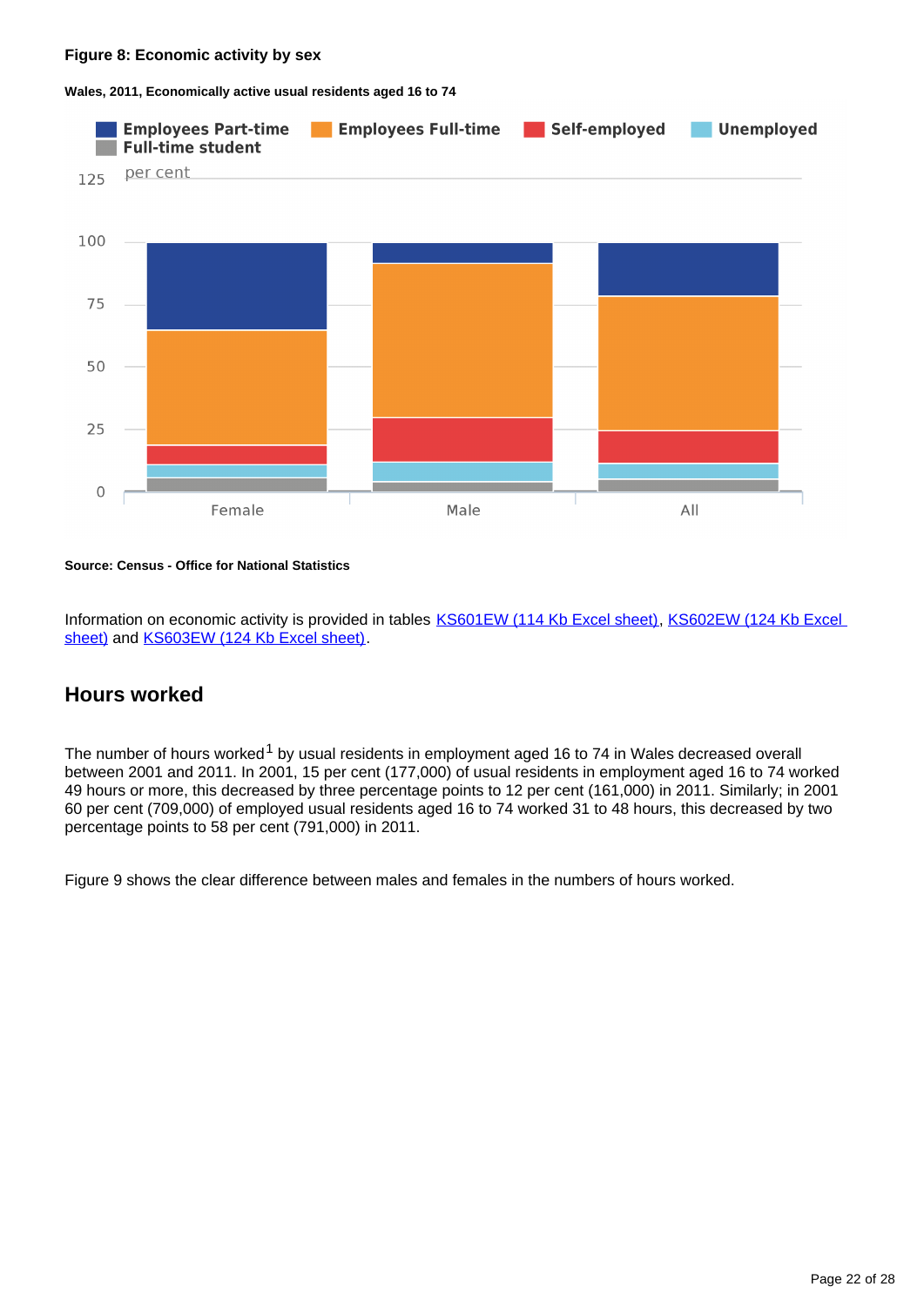**Wales, 2001 and 2011, Employed usual residents aged 16-74**



#### **Source: Census - Office for National Statistics**

Information on hours worked is provided in table **KS604EW** (119 Kb Excel sheet).

## **Unemployment**

In 2011, five per cent (97,000) of the usually resident population in Wales aged 16 to 74 who were economically active described themselves as unemployed<sup>1</sup> in the census. Of those who reported unemployment, 15 per cent (15,000) had never worked and a further 40 per cent (38,000) were long-term unemployed.

Due to factors including changes in the underlying classification and improvements in the questions on the census questionnaire, unemployment as collected by 2011 Census is not directly comparable with 2001. ONS will publish analysis in 2013 to help users to understand how these estimates have changed in the 10 year period.

The level of unemployment varied between the England regions from eight per cent (1.0 million) in the North East to five per cent (127,000) in the South West.

Information on unemployment as identified in the census is provided in tables [KS601EW \(114 Kb Excel sheet\),](http://www.ons.gov.uk/ons/rel/census/2011-census/key-statistics-for-unitary-authorities-in-wales/rft-table-ks601ew.xls) [KS602EW \(124 Kb Excel sheet\)](http://www.ons.gov.uk/ons/rel/census/2011-census/key-statistics-for-unitary-authorities-in-wales/rft-table-ks602ew.xls) and [KS603EW \(124 Kb Excel sheet\)](http://www.ons.gov.uk/ons/rel/census/2011-census/key-statistics-for-unitary-authorities-in-wales/rft-table-ks603ew.xls).

## **Notes for - Economic activity**

1. Due to definitional differences, and because the census questionnaire is self completed by the population of England and Wales, the census estimates of people in employment may differ from other sources as, for example, some respondents may include voluntary work when asked about employment. The most authoritative and up to date estimates of the labour market status including employment and unemployment are the labour market statistics that ONS publishes monthly. The census is valuable in providing a detailed picture at the time of the census of the characteristics of the economically active population.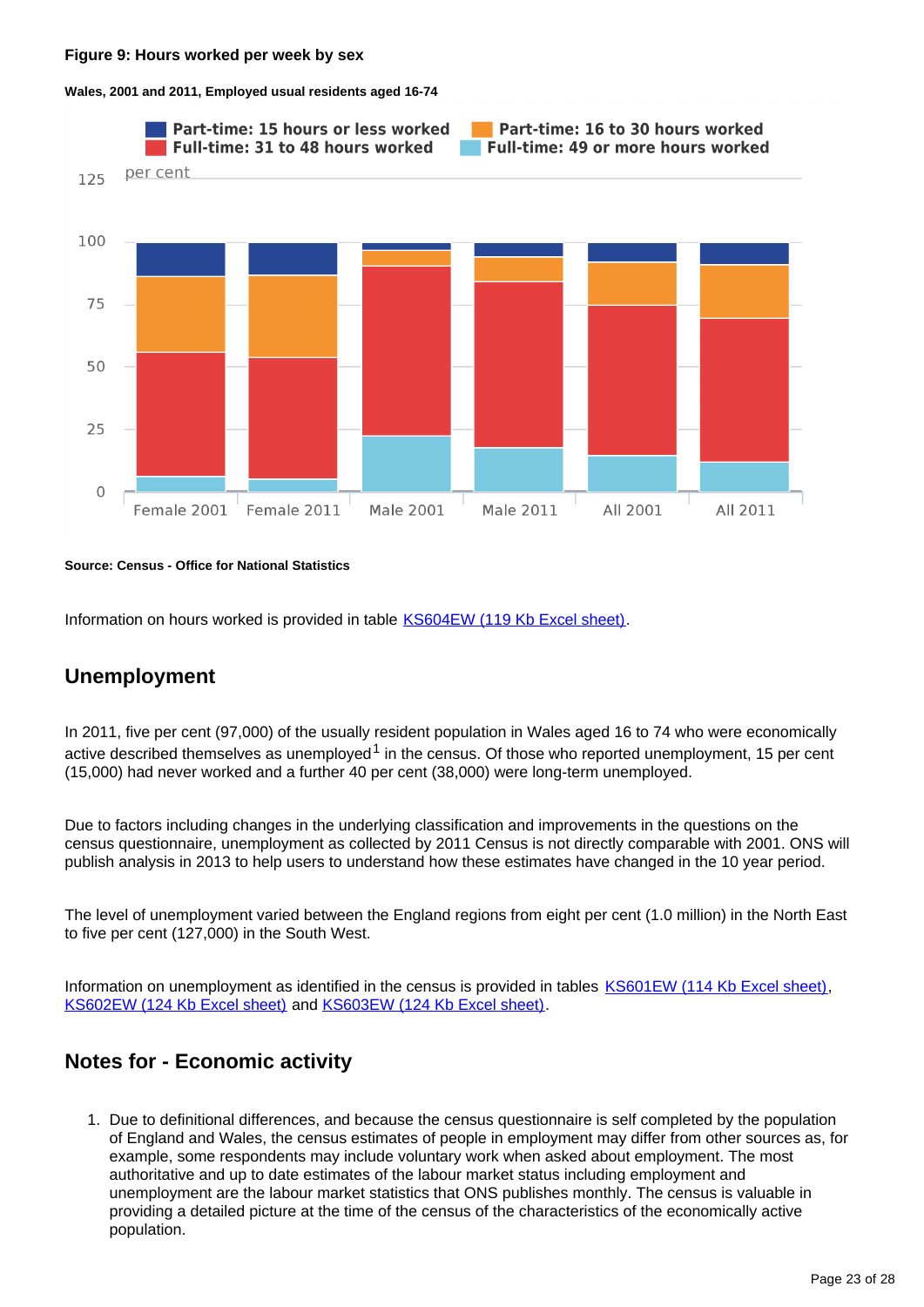2. Full-time students and the self-employed may also be part-time workers.

# <span id="page-23-0"></span>**21. Qualifications**

The qualifications classification enables estimates to be produced of the per cent of the population obtaining the highest level of the academic and vocational or professional qualifications. Although this was not a new question in 2011, some of the qualifications estimates are not directly comparable with 2001. This is due to multiple factors including changes in the level assigned to some qualifications, and the addition of a foreign qualification tick-box. Briefly the level categorisation is as follows:

- No qualifications: No formal qualifications.
- Level 1: 1-4 GCSEs or equivalent qualifications
- Level 2: 5 GCSEs or equivalent qualifications,
- Apprenticeships,
- Level 3: 2 or more A-levels or equivalent qualifications,
- Level 4 or above: Bachelors degree or equivalent, and higher qualifications,
- Other qualifications including foreign qualifications.

In Wales the largest response category in 2011 was no qualifications; 26 per cent (651,000) of usual residents aged 16 and over, similar to five of the England regions. The group who reported no qualifications includes over 16 year olds who were still studying ie some respondents have not completed their education.

The second largest category in Wales was Level 4 and above (24 per cent, 614,000) as shown in Figure 10, followed by Level 2 (16 per cent, 394,000).

In the East of England, the South East, the South West and London, there were more usual residents with Level 4 and above qualifications than none. In London there were more usual residents with either Level 4 and above than Level 2 qualifications or none.

### **Figure 10: Highest level of qualification**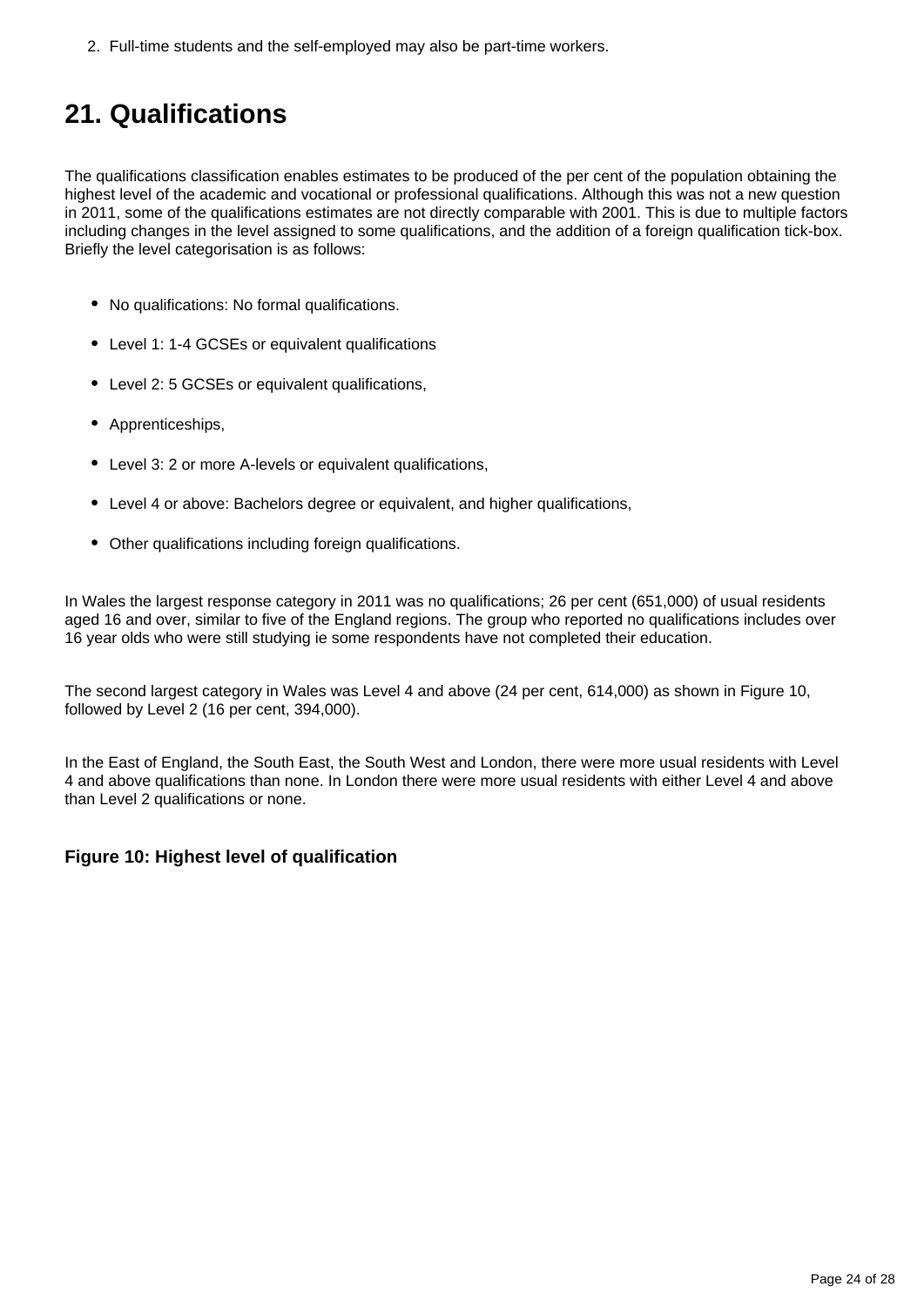#### **Wales, 2011, Usual residents aged 16 and over**



Information on qualifications is provided in table [KS501EW \(111 Kb Excel sheet\)](http://www.ons.gov.uk/ons/rel/census/2011-census/key-statistics-for-unitary-authorities-in-wales/rft-table-ks501ew.xls).

# <span id="page-24-0"></span>**22. Industry and occupation**

In Wales in 2011, 1.4 million employed usual residents aged between 16 and 74 reported their industry and occupation<sup>1</sup>.

## **Industry**

As can be seen in Table 9, the Wholesale and retail trade was the largest employer of the 16 to 74 age group with 16 per cent (213,000) of employed usual residents working in this sector. At the other end of the scale, the Mining and quarrying sector has the lowest number of employees (less than one per cent, 3,000).

Due to factors including changes in the underlying classification and improvements in the questions on the census questionnaire, unemployment as collected by 2011 Census is not directly comparable with 2001. ONS will publish analysis in 2013 to help users to understand how these estimates have changed in the 10 year period.

### **Table 9: Industry**

Wales, 2011, employed usual residents aged 16 to 74

|                                                                       | Thousands, per cent |             |
|-----------------------------------------------------------------------|---------------------|-------------|
| Industry                                                              | Number              | Per<br>cent |
| Wholesale and retail trade; repair of motor vehicles and motor cycles | 213                 | 15.6        |
| Human health and social work activities                               | 197                 | 14.5        |
| Manufacturing                                                         | 144                 | 10.5        |
| Education                                                             | 138                 | 10.1        |
| Construction                                                          | 111                 | 8.2         |
| Public administration and defence, compulsory social security         | 108                 | 7.9         |
| Accommodation and food service activities                             | 85                  | 6.2         |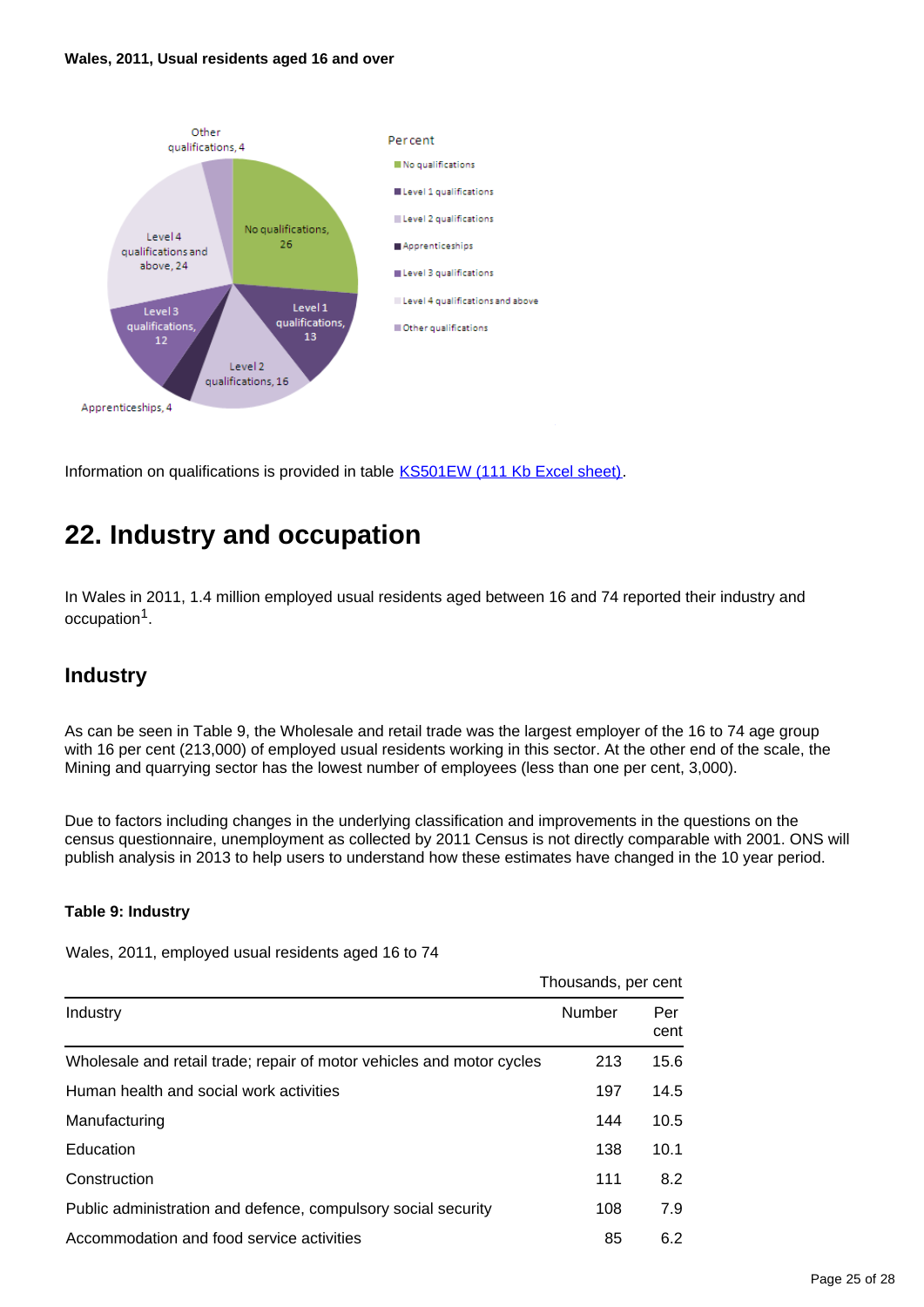| Other                                                                  | 62 | 4.5           |
|------------------------------------------------------------------------|----|---------------|
| Professional, scientific and technical activities                      | 59 | 4.3           |
| Administrative and support service activities                          | 54 | 4.0           |
| Transport and storage                                                  | 53 | 3.9           |
| Financial and insurance activities                                     | 42 | 3.1           |
| Information and communication                                          | 31 | 2.3           |
| Agriculture, forestry and fishing                                      | 23 | 1.7           |
| Real estate activities                                                 | 17 | 1.2           |
| Water supply, sewerage, waste management and remediation<br>activities | 12 | 0.9           |
| Electricity, gas, steam and air conditioning supply                    | 11 | 0.8           |
| Mining and quarrying                                                   | 3  | $0.2^{\circ}$ |

Source: Office for National Statistics

As well as being the largest industry of employment in Wales in 2011, the Wholesale and retail trade was also the largest employer in nearly all the England regions - except London, in which the Real estate, renting and business activities sector had a greater workforce (19 per cent, 748,000).

Information on industry is provided in tables [KS605EW \(121.5 Kb Excel sheet\)](http://www.ons.gov.uk/ons/rel/census/2011-census/key-statistics-for-unitary-authorities-in-wales/rft-table-ks605ew.xls), [KS606EW \(122.5 Kb Excel sheet\)](http://www.ons.gov.uk/ons/rel/census/2011-census/key-statistics-for-unitary-authorities-in-wales/rft-table-ks606ew.xls) and [KS607EW \(122 Kb Excel sheet\).](http://www.ons.gov.uk/ons/rel/census/2011-census/key-statistics-for-unitary-authorities-in-wales/rft-table-ks607ew.xls)

## **Occupation**

From Table 10, it can be seen that the occupation<sup>1</sup> with the highest number of respondents in Wales in 2011 was the Professional group (16 per cent, 215,000), with Process, plant and machine operatives at the opposite end of the scale (eight per cent, 112,000).

Due to factors including changes in the underlying classification and improvements in the questions on the census questionnaire, occupation as collected by 2011 Census is not directly comparable with 2001. ONS will publish analysis in 2013 to help users to understand how these estimates have changed in the 10 year period.

### **Table 10: Occupation**

Employed usual residents aged 16 to 74

|                                                     | Thousands, per cent |             |
|-----------------------------------------------------|---------------------|-------------|
| Occupation                                          | 2011                |             |
|                                                     | Number              | Per<br>cent |
| Professional occupations                            | 215                 | 16          |
| Skilled trades occupations                          | 183                 | 13          |
| Elementary occupations                              | 163                 | 12          |
| Administrative and secretarial occupations          | 151                 | 11          |
| Associate professional and technical<br>occupations | 147                 | 11          |
| Caring, leisure and other service occupations       | 143                 | 11          |
| Managers, directors and senior officials            | 126                 | 9           |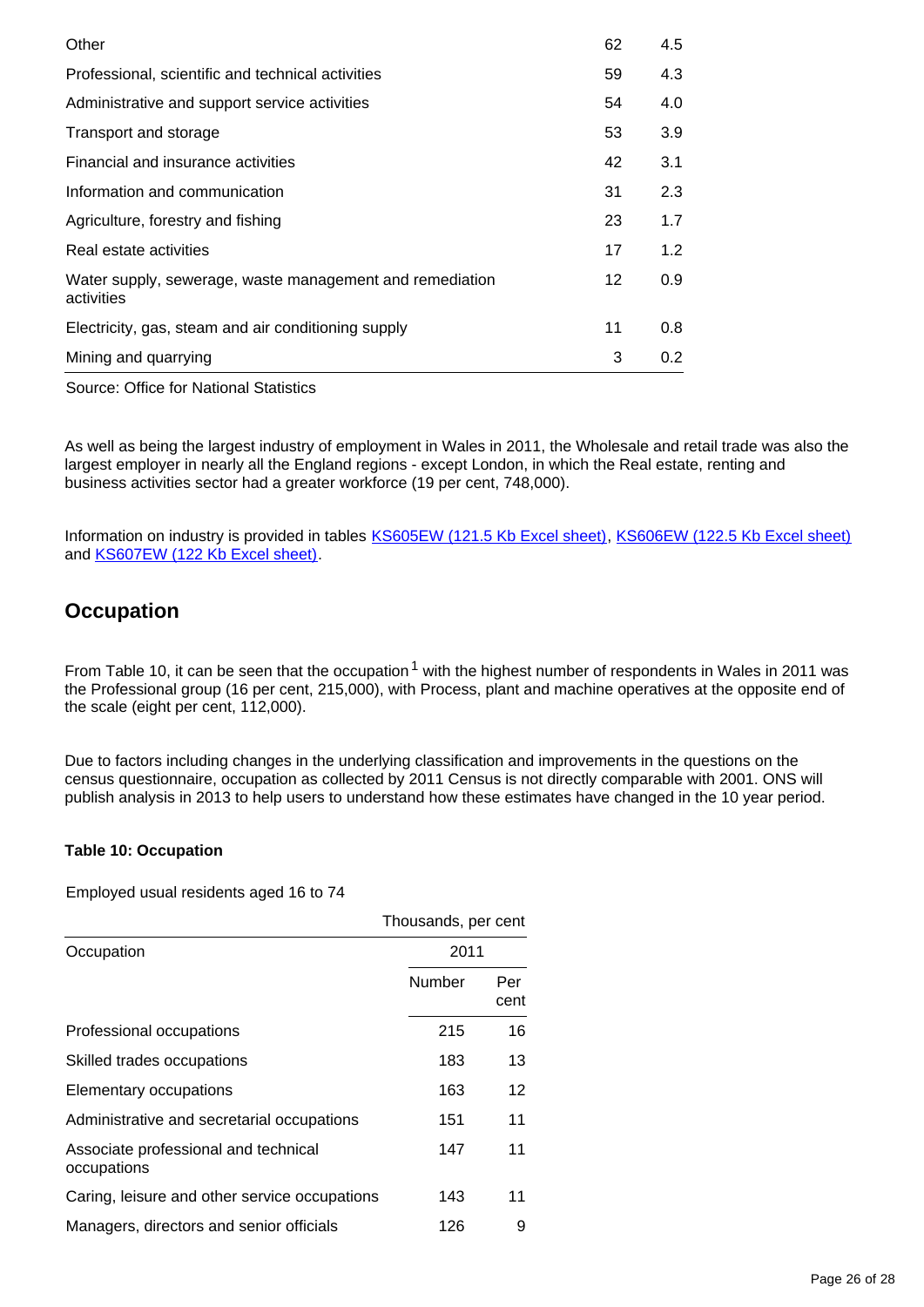| Process, plant and machine operatives  | 111 |  |
|----------------------------------------|-----|--|
| Source: Office for National Statistics |     |  |

Information on occupation is provided in tables [KS608EW \(105 Kb Excel sheet\)](http://www.ons.gov.uk/ons/rel/census/2011-census/key-statistics-for-unitary-authorities-in-wales/rft-table-ks608ew.xls), [KS609EW \(105 Kb Excel sheet\)](http://www.ons.gov.uk/ons/rel/census/2011-census/key-statistics-for-unitary-authorities-in-wales/rft-table-ks609ew.xls) and [KS610EW \(105 Kb Excel sheet\).](http://www.ons.gov.uk/ons/rel/census/2011-census/key-statistics-for-unitary-authorities-in-wales/rft-table-ks610ew.xls)

## **Notes for - Industry and occupation**

1. Due to definitional differences, and because the census questionnaire is self completed by the population of England and Wales, the census estimates of people in employment may differ from other sources as, for example, some respondents may include voluntary work when asked about employment. The most authoritative and up to date estimates of the labour market status including employment and unemployment are the labour market statistics that ONS publishes monthly. The census is valuable in providing a detailed picture at the time of the census of the characteristics of the economically active population.

# <span id="page-26-0"></span>**23. Background notes**

- 1. This publication follows the [2011 Census Population and Household Estimates for Wales.](http://www.ons.gov.uk/ons/rel/census/2011-census/population-and-household-estimates-for-wales/index.html) The census provides estimates of the characteristics of all people and households in England and Wales on census night. These are produced for a variety of users including government, local and unitary authorities, business and communities. The census provides population statistics from a national to local level. This bulletin discusses the results at national level for Wales, with some comparison against the England regions.
- 2. In making comparisons to 2001, the population estimates (by age and sex) have been compared with the mid-year estimates for 2001. For other characteristics, comparisons are made with 2001 Census estimates. Both sources provide a rounded estimate of 2.9 million usual residents in Wales. Notes are provided with tables to identify the data sources used.
- 3. 2001 Census data are available via the [Neighbourhood Statistics](http://www.ons.gov.uk/ons/external-links/ons---search-definition-results/neighbourhood-statistics.html) website. Relevant table numbers are provided in all download files within this publication.
- 4. Interactive [data visualisations](http://www.ons.gov.uk/ons/interactive/index.html) developed by ONS are also available to aid interpretation of the results.
- 5. Future releases from the 2011 Census will include more detail in cross tabulations, and tabulations at other geographies. These include wards, health areas, parliamentary constituencies, postcode sectors and national parks. Further information on future releases is available online in the [2011 Census Prospectus](http://www.ons.gov.uk/ons/guide-method/census/2011/census-data/2011-census-prospectus/index.html).
- 6. Due to definitional differences, and because the census questionnaire is self completed by the population of England and Wales, the census estimates of people in employment may differ from other sources as, for example, some respondents may include voluntary work when asked about employment. The most authoritative and up to date estimates of the labour market status including employment and unemployment are the labour market statistics that ONS publishes monthly. The census is valuable in providing a detailed picture at the time of the census of the characteristics of the economically active population.
- 7. ONS has ensured that the data collected meet users' needs via an extensive 2011 Census outputs [consultation](http://www.ons.gov.uk/ons/guide-method/census/2011/the-2011-census/census-consultations/index.html) process in order to ensure that the 2011 Census outputs will be of increased use in the planning of housing, education, health and transport services in future years.
- 8. Any reference to local authorities includes both local and unitary authorities.
- 9. Figures in this publication may not sum due to rounding.
- 10. Officials from the Welsh Government have been involved in the planning of the 2011 Census. The Welsh Government is represented at all levels of census governance. In particular during 2011 and 2012, Welsh